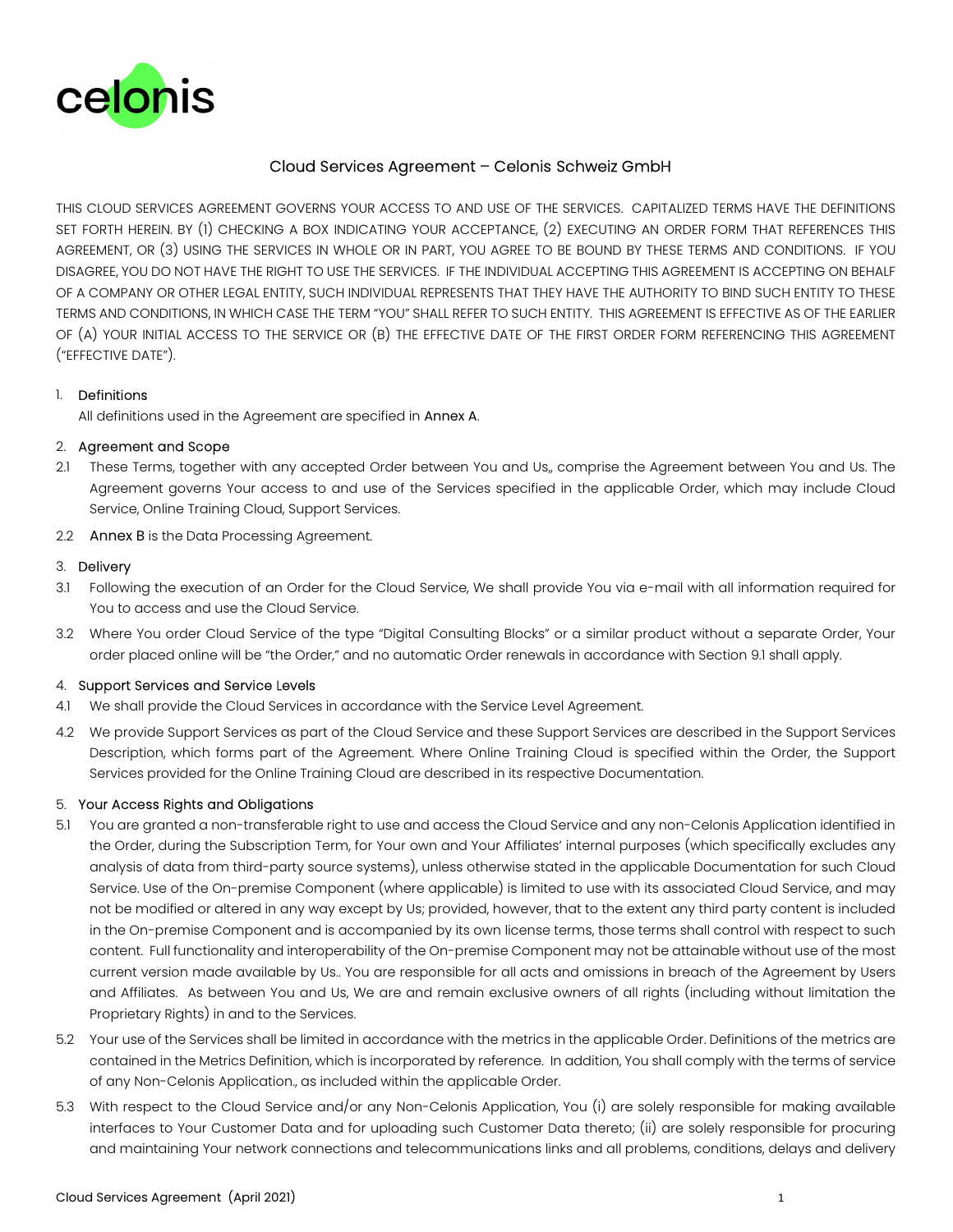failures arising from or relating to such network connections or telecommunications links; and (iii) will maintain adequate security standards for Your Users' access and use thereof, and will use all reasonable efforts to prevent any unauthorized access or use thereof, and, in the event of any such unauthorized access or use, promptly notify Us.

- 5.4 You will not during the course of the use of the Cloud Service or any Non-Celonis Application, upload, input, access, store, distribute or transmit any Malware, nor any material, including without limitation Customer Data, that is Inappropriate Content. We reserve the right, without liability to You and without prejudice to Our other rights, to (i) disable Your access to any material that breaches the provisions of this Section; (ii) remove and delete any content where, in Our sole and reasonable discretion, We suspect such content to be Inappropriate Content; and/or (iii) terminate the Agreement for material breach in accordance with Section 9. You agree to defend, indemnify and hold Us and Our Affiliates harmless from and against any and all claims, losses, damages, expenses and costs, including without limitation reasonable court costs and legal fees, arising out of or in connection with Your breach of this Section.
- 5.5 You will not (i) copy, translate, or otherwise modify or produce derivative works of all or parts of the Cloud Service or any Non-Celonis Application, it being understood that You will be entitled to copy the Documentation and materials accompanying the Cloud Service and make use of the Celonis Schema (as defined and described below) as is reasonably required for Your internal purposes; (ii) access or use the Cloud Service in breach of applicable laws or for any illegal activities, including without limitation to transfer data and information which is illegal or in breach of third-party Proprietary Rights; (iii) disassemble, reverse engineer, decompile, place at risk or circumvent the functionalities, performance, and/or the security of the Cloud Service; (iv) access all or any part of the Cloud Service in order to build a competitive and/or similar product or service; or (v) determine whether the Services are within the scope of any patent.
- 5.6 We will have the right to temporarily restrict Your access to the Cloud Service, if We in Our reasonable judgment deem it likely that Your use of the Cloud Service will have negative effects on the Cloud Service, and that immediate action is required in order to limit or prevent damage. We shall promptly inform You of any such restriction and, where reasonable to do so, We shall provide such information in advance.
- 5.7 We may, at our discretion, make available to You Cloud Service-related scripts, schema and/or code that can be used to create process analysis implementations for the Cloud Service platform (collectively, the "Celonis Schema"). Where Celonis Schema are made available to You, You are granted for the relevant Subscription Term a limited, non-exclusive, revocable license to use and modify the Celonis Schema for purposes of implementing Your permitted use of the Cloud Service. As between You and Celonis, You will be owner of all right, title and interest in and to any modifications You make to the Celonis Schema, subject, always, to Our underlying ownership interest in and to all of the Services from which Your modifications derive.
- 5.8 We are entitled to integrate technical features into the Cloud Service which allow Us to verify Your compliance with the limitations in this Agreement and/or Your Order. For clarity, no Customer Data shall be visible to Us in this context. Further, We may audit Your use of the Cloud Service in order to establish whether the use of the Cloud Service is in accordance with this Agreement, at Our own cost, by providing You seven (7) days' prior written notice. We may ask a qualified third party, who will be obliged to maintain confidentiality, to perform the audit. Where We notify You of a non-compliance with the Agreement and/or Your Order limitations, including any overuse, We may work with You to seek to reduce Your overuse so that it conforms to Your Order. If You are unable or unwilling to abide by the Order limitations, You will pay any invoice for excess usage or execute an Order for additional Services. Our acceptance of any payment shall be without prejudice to any other rights or remedies We may have under the Agreement or applicable law.

# 6. Fees and Payment

- 6.1 Where your Order is directly with Celonis,
	- i. (a) We will invoice the Subscription Fees annually in advance; and (b) unless otherwise agreed upon in the Order, all payments are due in full without deduction or set-off within 30 (thirty) days of the date of Our invoice.
	- ii. The Subscription Fees are non-refundable and do not include Taxes and You are responsible for all Taxes. If We are required to pay Taxes based on the Services provided under these Terms, then such Taxes shall be billed to and paid by You. If a deduction or withholding is required by law, You shall pay such additional amount and will ensure that the net amount received by Us equals the full amount which We would have received had the deduction or withholding not been required. This Section shall not apply to Taxes based on Our income.
	- iii. Without prejudice to any other rights We may have, if We have not received payment for any overdue invoice, We shall be entitled to (a) by giving You thirty (30) days' prior written notice and without liability to You, disable Your password,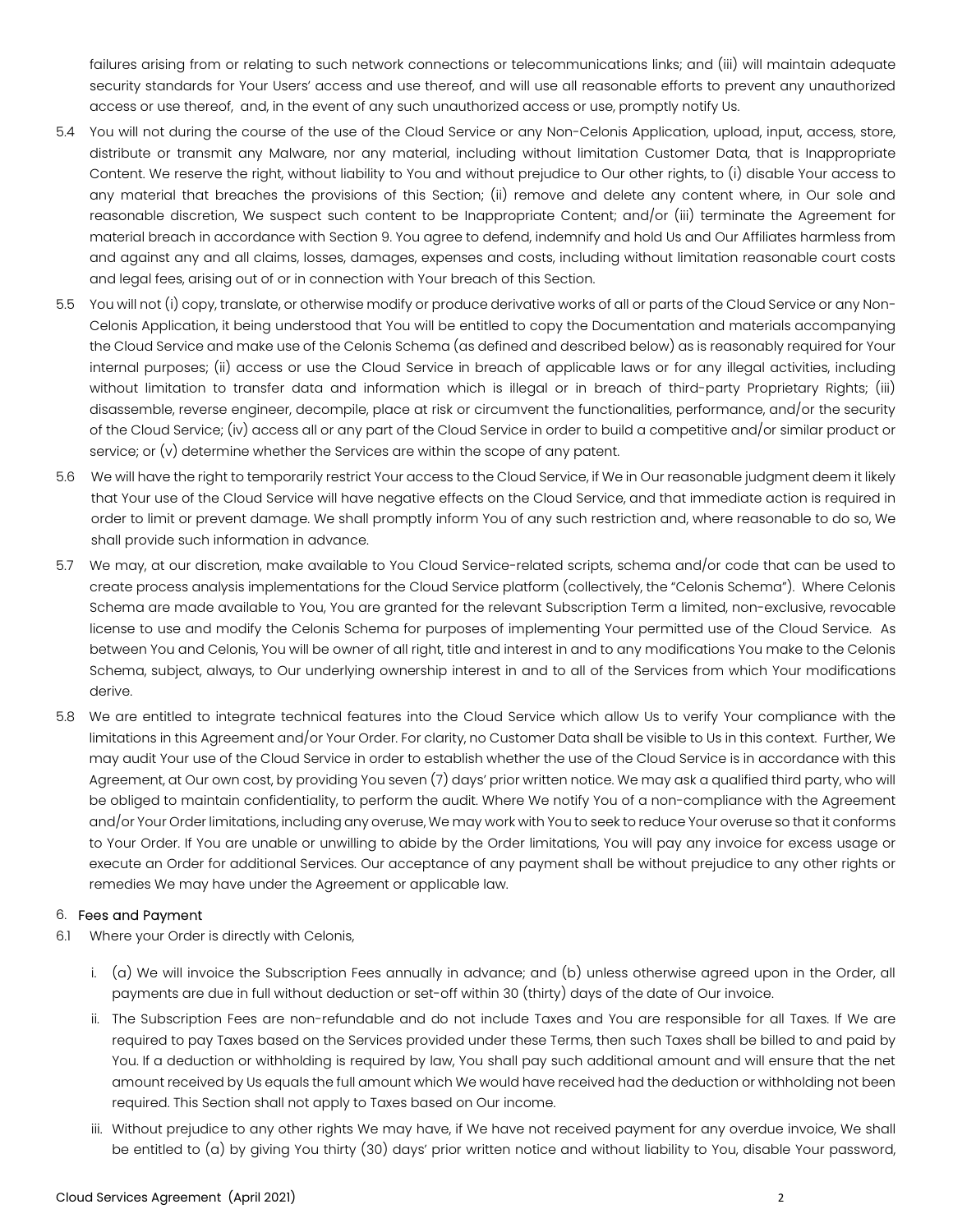account and access to all or part of the Cloud Service and We shall be under no obligation to provide any or all of the Cloud Service while any such invoice remains unpaid; and/or (b) suspend Professional Services until all payments due have been made in full.

- iv. Without prejudice to any other rights We may have, if We have not received payment for any overdue invoices, We may charge You interest at the rate of 1% per month or lesser if such amount is required by applicable law on any overdue sums from the due date until the date of receipt of payment by Us (inclusive).
- v. We shall be entitled to adjust the Subscription Fees with effect from Your next Renewal Term. Where We increase the Subscription Fees, such increase shall not exceed 7%.
- 6.2 If Your Subscription is purchased through an Authorized Reseller, We may, upon written notice, suspend Your right to use the Subscription in the event We fail to receive payment for such Subscription or We confirm that You have not paid the Authorized Reseller for such Subscription.

# 7. Customer Data; Data Protection

- 7.1 You own all right, title and interest in and to Customer Data and shall have sole responsibility and liability for (i) the legality, appropriateness, and integrity of Customer Data; (ii) the completeness, reliability, accuracy and quality of Customer Data; (iii) obtaining and maintaining all necessary licenses and consents required to use Customer Data, if any; and (iv) Your entering of Customer Data into the Cloud Service. You acknowledge that (i) We will not be held responsible in any way for any Proprietary Right or other rights' infringement or violation or the violation of any applicable laws, arising or relating to such Customer Data and/or communications; and (ii) that any Personal Data contained in Customer Data has been collected and is maintained in compliance with applicable Data Protection Laws.
- 7.2 You grant to Us and Our Affiliates a right; (i) to use, host, transmit, monitor, manage, replicate, access, store, and cache Customer Data in connection with performing our rights and obligations under the Agreement; and (ii) where necessary, to transfer Customer Data, to any third parties used by Us but only as required for the provision of the Services.
- 7.3 During the Subscription Term, You will be entitled to access and export (where available) Customer Data at any time. Export may be subject to technical limitations; in which case We will find a reasonable method for You to access Customer Data. Within 30 days of termination of an Order, We will delete or destroy Customer Data remaining on the Cloud Service unless applicable law requires retention for a specified period. Any such retained data is subject to the confidentiality provisions of these Terms.
- 7.4 We will maintain appropriate administrative, physical, and technical safeguards for protection of the security, confidentiality and integrity of Customer Data, as further described at https://www.celonis.com/trust-center/. Those safeguards will include, but will not be limited to, measures designed to protect against the unauthorized access to or disclosure of Customer Data.
- 7.5 Each party shall, in connection with the exercise of its rights and the performance of its obligations under the Agreement, comply with all applicable Data Protection Laws. We acknowledge that You are acting as a data controller in respect of any Customer Data which contains Personal Data. To the extent that We process any such Personal Data in the provision of the Services, the Data Processing Agreement in Annex BB shall apply.
- 7.6 For the purposes of this Section the terms "data controller", "process" and "processing" shall have the meaning given under applicable Data Protection Laws.

# 8. Use of Data for Cloud Service Development

We and Our Affiliates may collect data derived from Your use of the Cloud Services for development, benchmarking, and marketing, and for creating analyses. All such data is collected in an aggregated or anonymized form that does not contain Customer Data or permit direct association with You, any specific User or other individual or third party.

### 9. Term and Termination of Subscription for Cause

- 9.1 Your Subscription commences on the effective date of the Order unless otherwise specified therein. Your Subscription continues for the Initial Subscription Term stated in the Order. Thereafter, each Subscription will automatically renew for successive periods of 12 months (each a "Renewal Term") unless a party gives at least 30 days' prior written notice to the other party of its intention not to renew the Subscription. Unless otherwise agreed in the applicable Order, and subject to Your rights to terminate under this Section, Your Subscription may only be terminated in accordance with Section 9.2.
- 9.2 Without prejudice to any other rights or remedies to which We or You may be entitled, either party may terminate an Order without liability to the other at any time with immediate effect upon written notice if the other party: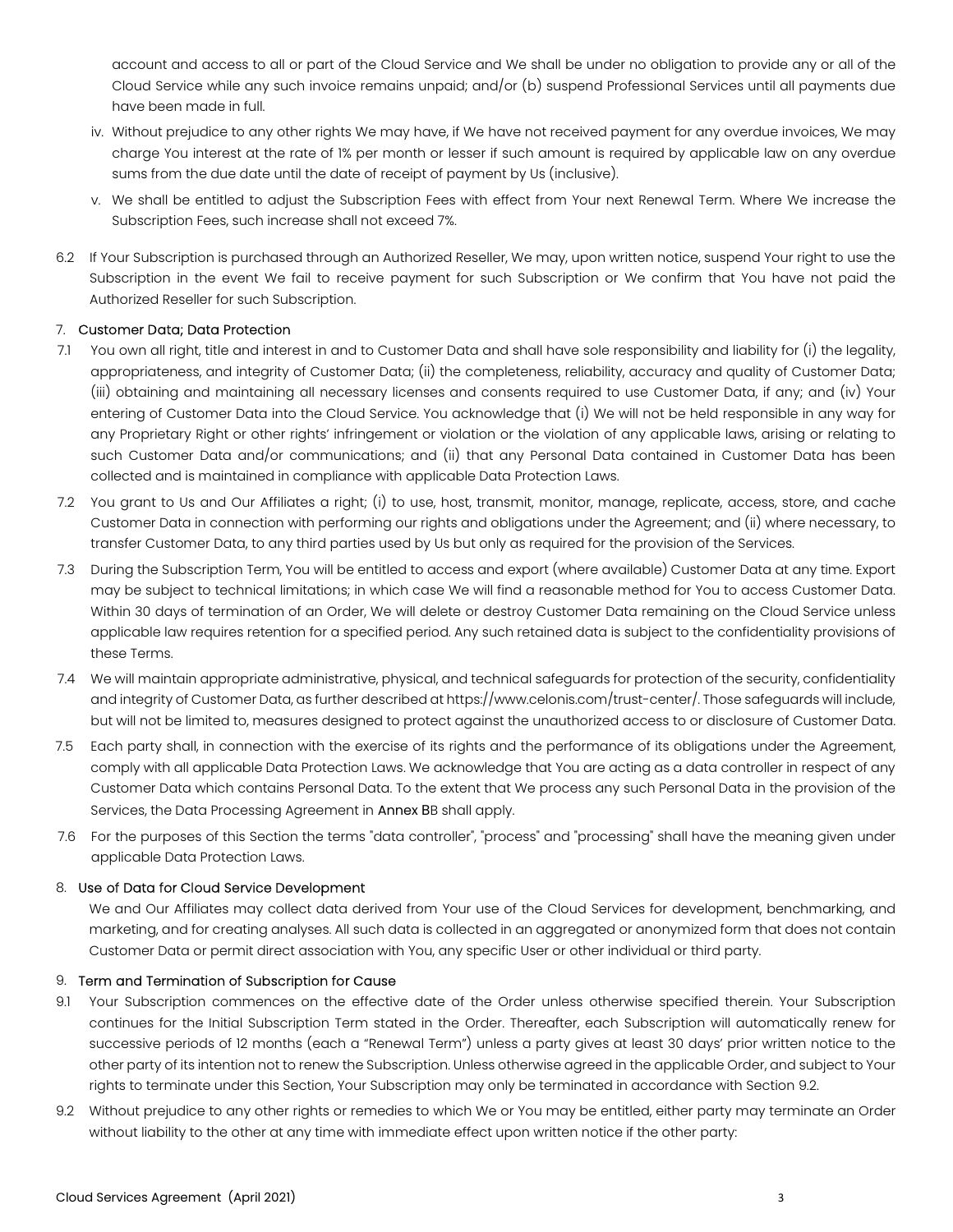- i. is in material breach of any of its obligations under the Agreement or an Order and, in the case of a breach which is capable of remedy, fails to remedy such breach within thirty (30) days of notice of the breach; or
- ii. voluntarily files a petition under bankruptcy or insolvency law; has a receiver or administrative receiver appointed over it or any of its assets; passes a resolution for winding-up or a court of competent jurisdiction makes an order to that effect; becomes subject to an administration order; enters into any voluntary arrangement with its creditors; ceases or threatens to cease to carry on business; or is subject to any analogous event or proceeding in any applicable jurisdiction.
- 9.3 Upon termination or expiration of an Order, You shall immediately cease any and all use of and access to the applicable Service and any Non-Celonis Application, and destroy (or at Our request return) any of Our Confidential Information related thereto. Except where an exclusive remedy is specified in the Agreement, the exercise by either party of any remedy under the Agreement, including termination, will be without prejudice to any other remedies it may have under this Agreement, by law, or otherwise.
- 9.4 Termination of any Order shall have no effect on any other Order.

# 10. Limited Warranties

- 10.1 Subject to limitations in this Section, We warrant that the Cloud Service shall substantially perform as specified in the Documentation during the Subscription Term, when used in accordance with the terms of the Agreement. Support Services will be rendered with due care, skill and ability, and in accordance with recognized standards of industry practice.
- 10.2 We do not warrant any specifications other than those set out in the Documentation, including without limitation statements made in presentations of the Cloud Service, Our public statements or advertising campaigns. You acknowledge and are aware that, in accordance with the current state of technology, the Cloud Service cannot be fully error-free, or operate entirely without interruption.
- 10.3 We do not warrant:
	- i. against problems caused by Your use of the Cloud Service with any third-party software, misuse, improper testing, unauthorized attempts to repair, modifications or customizations to the Cloud Service by You or any other cause beyond the range of the intended use of the Cloud Service;
	- ii. against any Malware, data breaches and data losses which could not have been avoided by adequate, state-of-the art security in accordance with Our then-current security infrastructure; or
	- iii. that the Cloud Service will achieve Your intended results, nor that the Cloud Service has been developed to meet Your individual requirements.
- 10.4 During the Subscription Term, if the Cloud Service does not conform with the warranty provided in Section 10.1, We will at Our expense correct any such non-conformance or provide You with an alternative means of accomplishing the desired performance. If We cannot reasonably make such correction or substitution, as determined in Our sole discretion, We will refund You (or, in the case Your Subscription is purchased through an Authorized Reseller, arrange through such Authorized Reseller, the return of) any prepaid fees covering the remainder of the Subscription Term for the affected Cloud Service and terminate Your access to and use of the affected Cloud Service for which You have received the refund. Such correction, substitution, or refund constitutes Your sole and exclusive remedy, and Our sole and exclusive liability for any breach of the warranty.
- 10.5 Warranty claims asserted under one Order shall have no effect on any other Orders or other contracts that are in place between You and Us.
- 10.6 To the maximum extent permitted by applicable law, the warranties and remedies provided in this Section 10 are exclusive and in lieu of all other warranties, express, implied or statutory, including warranties of merchantability, accuracy, correspondence with description, fitness for a purpose, satisfactory quality and non-infringement, all of which are, to the maximum extent permitted by applicable law, expressly disclaimed by Us, Our Affiliates, sub-contractors and suppliers.
- 10.7 You agree that Your purchase of the Cloud Service is not contingent on the delivery of any future functionality or features, or dependent on any oral or written public comments, statements or representations We made regarding future functionality or features.

### 11. Intellectual Property Indemnity

11.1 Subject to the Sections 11.3 and 11.4, We undertake at Our own expense to defend You or, at Our option, to settle any thirdparty claim or action brought against You alleging that Your use of the Services (or any part thereof) in accordance with the terms of the Agreement infringes the Proprietary Rights of a third party ("Infringement Claim") and shall be responsible for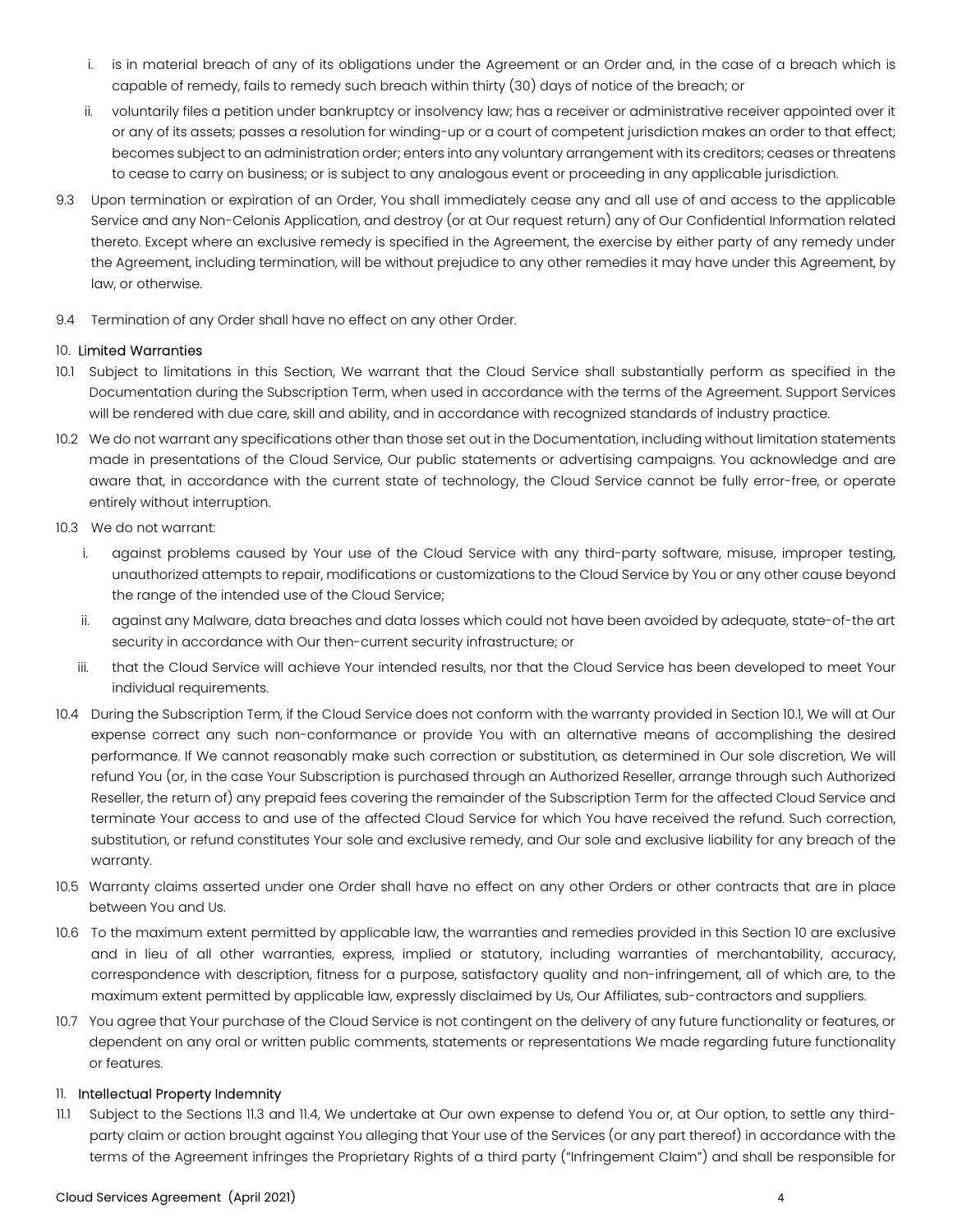any damages awarded against You or agreed upon in settlement by Us as a result of or in connection with any such Infringement Claim.

11.2 Subject to Sections 11.3 and 11.4, in the event of an Infringement Claim, We shall, at Our sole option and expense, (i) modify the infringing Services so that they cease to be infringing without loss of substantial functionality; (ii) replace the infringing portion of the Services with non-infringing software or services; or (iii) procure a license to enable You to legally continue using the Services.

If We do not provide You with one of the options above, We may, at Our sole discretion, terminate Your Order for the affected Services with immediate effect and reimburse You any prepaid Fees covering the remainder of the Subscription Term and terminate Your access and use of the affected Services.

- 11.3 We shall only be liable for any Infringement Claim provided You:
	- i. provide Us with prompt written notice of the Infringement Claim;
	- ii. do not enter into any settlement of the Infringement Claim without Our prior written consent; and do not undertake any other action in response to any Infringement Claim that is prejudicial to Our rights;
	- iii. permit Us to exclusively control the defence, negotiations and any settlement of the Infringement Claim;
	- iv. provide Us with reasonable information and assistance for the Infringement Claim; and
	- v. use all commercially reasonable efforts to mitigate against any of Your losses, damages or costs related to the Infringement Claim.
- 11.4 We shall not be liable to You for Infringement Claims where the infringement is caused by:
	- i. unauthorized changes You have made or that have been made on Your behalf to the Services or output thereof;
	- ii. Your use of the Services or output thereof outside the scope of the Agreement, Your Subscription, the applicable Order or the materials accompanying the Cloud Service.
- 11.5 This Section constitutes Your exclusive remedy and Our entire liability with respect to Infringement Claims.

### 12. Limitation of Liability

- 12.1 Subject to Section 12.4, Our aggregate liability to You for or in respect of any loss or damage suffered by You under or in connection with the Cloud Service provided under the Agreement (whether due to breach of contract, tort (including negligence) or otherwise) shall be limited to the total amount of Subscription Fees payable in the twelve (12) months preceding the date of the event for which the liability arises.
- 12.2 To the maximum extent permitted by applicable law and subject to Section 12.4, in no event will We be liable for special, consequential, incidental, or other indirect damages, including, but not limited to, loss of profits, anticipated savings, business opportunity, goodwill, loss of revenue, or costs of procurement of substitute goods or services arising out of the Agreement, however caused and under any theory of liability (including contract, tort, negligence or otherwise), even if We have been advised of the possibility of such damages.
- 12.3 We both acknowledge that the Fees are based in part on the limitations in this Section.
- 12.4 The limitations in this Section shall not apply to Our IP indemnification obligations under Section 11; liability for death or personal injury caused by Our negligence or that of Our officers, employees, contractors or agents; fraudulent misrepresentation; or any other liability which cannot be limited or excluded by applicable law.

# 13. Confidentiality

13.1 Each party retains all rights in its Confidential Information. Both parties undertake to treat as confidential all of the other party's Confidential Information acquired before and in connection with performance of the Agreement and to use such Confidential Information only to perform the Agreement. Confidential Information shall not be reproduced in any form except as required to accomplish the intent of the Agreement. Any reproduction of Confidential Information of the other party shall contain any and all confidential or proprietary notices or legends which appear on the original. With respect to the Confidential Information of the other party, each party: (a) shall take all those steps the receiving party takes to protect its own similar proprietary and Confidential Information, which shall not be less than a reasonable standard of care to keep all Confidential Information strictly confidential; and (b) shall not disclose any Confidential Information of the other to any person other than those Representatives whose access is necessary to enable it to perform the Agreement and who are obliged to maintain confidentiality to a similar extent as provided herein. Each party will be responsible for its Representatives' compliance with the provisions of this Section. The parties each shall have the right to provide the Reselling Partner with this Agreement.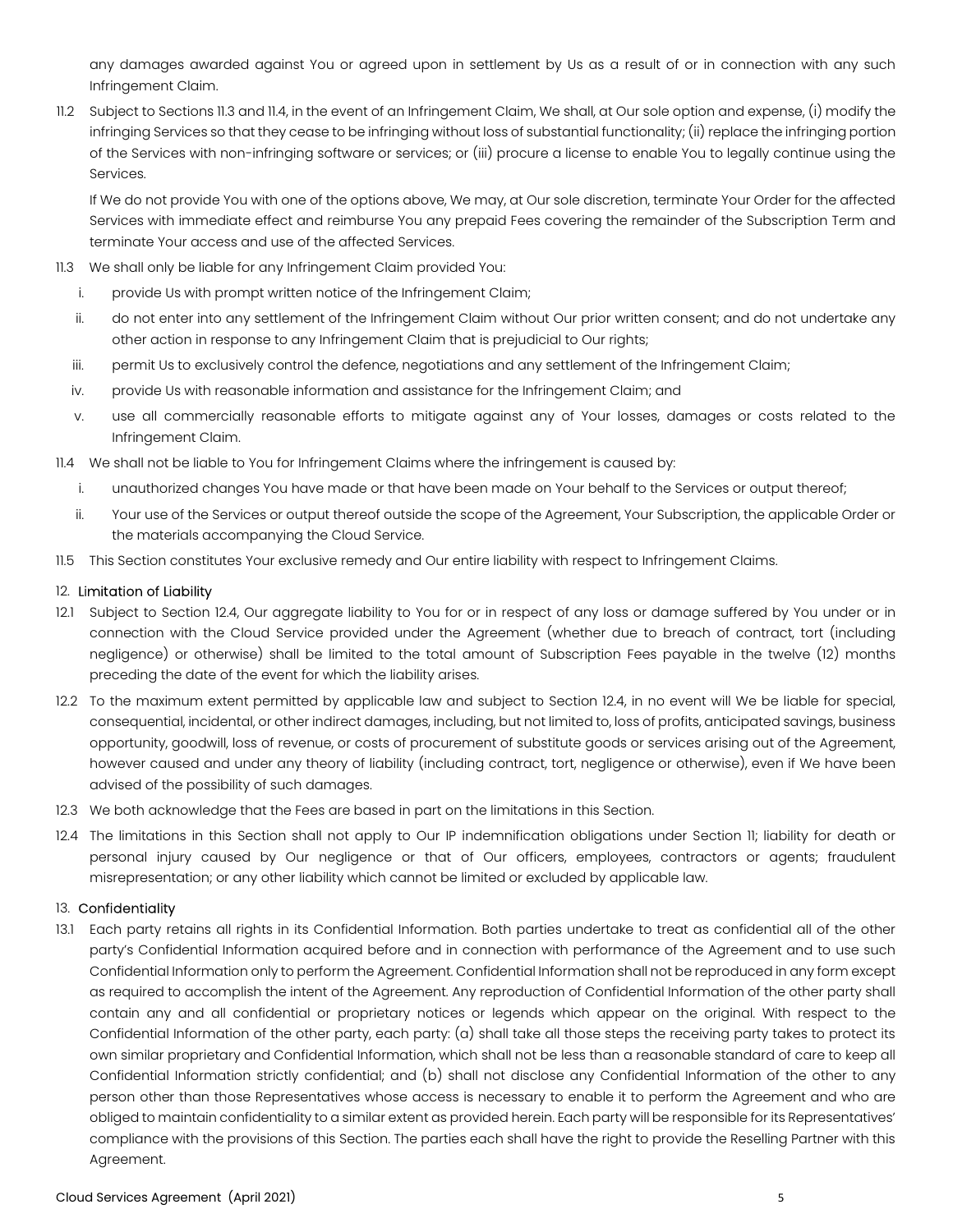- 13.2 A party which becomes aware of a suspected or actual breach of confidentiality, misuse or unauthorized dissemination relating to the other party's Confidential Information shall inform the other party in writing without undue delay.
- 13.3 Section 13.1 shall not apply to any Confidential Information that: (a) is independently developed by the receiving party without reference to the disclosing party's Confidential Information, (b) is lawfully received free of restriction from a third party having the right to furnish such Confidential Information; (c) has become generally available to the public without a contractual breach by the receiving party; (d) at the time of disclosure, was known to the receiving party free of restriction; (e) the disclosing party has agreed in writing to be free of such restrictions; or (f) has to be disclosed pursuant to statutory law or court, administrative or governmental order. In such event, the receiving party shall inform the disclosing party of the applicable provision or order without undue delay, to the extent legally possible, in order to enable the disclosing party to seek legal protection or otherwise prevent or limit disclosure of the Confidential Information.
- 13.4 Upon request, the receiving party shall destroy or return to the disclosing party all materials containing any of the Confidential Information and any copies or derivatives prepared therefrom. However, this obligation to return or destroy Confidential Information shall not apply to copies of electronically-exchanged Confidential Information made as a matter of routine information technology backup and to Confidential Information or copies thereof which must be stored by the receiving party according to provisions of mandatory law, provided that such Confidential Information or copies thereof shall remain subject to the confidentiality obligations under this Agreement.
- 13.5 The obligations in this Section shall, with respect to each disclosure of Confidential Information, apply for a period of 5 (five) years from its first disclosure, provided, however, that trade secrets shall be protected until they are no longer trade secrets under applicable law.

### 14. Feedback

- 14.1 You may, at Your sole discretion, provide Your input regarding the Services, products, services, business or technology plans, including, without limitation, comments or suggestions regarding the possible creation, modification, correction, improvement or enhancement of the Services, products and/or services, or input as to whether You believe Our development direction is consistent with Your own business and IT needs (collectively "Feedback"). We shall be entitled to use Feedback for any purpose without notice, restriction or remuneration of any kind to You and/or Your Representatives.
- 14.2 You acknowledge that any information that We may disclose to You related to the Services, Our other products, services, business or technology plans is only intended as a discussion of possible strategies, developments, and functionalities of Our products or services and is not intended to be binding on Us regarding any particular course of business, product strategy, and/or development.

### 15. Non-Celonis Products and Services

We or third parties may make available (for example, through a Marketplace or otherwise) third-party products or services, including, for example, Non-Celonis Applications and implementation and other consulting services. Any acquisition by You of such products or services, and any exchange of data between You and any non-Celonis provider, product or service is solely between You and the applicable non-Celonis provider and We expressly disclaim any liability therefor. We do not warrant or support non-Celonis Applications or other non-Celonis products or services, whether or not they are designated by Celonis as "certified" or otherwise, unless expressly provided otherwise in an Order.

### 16. General Provisions

- 16.1 Sub-contracting. Notwithstanding any further requirements provided in Annex C, We may subcontract all or part of the Services to a qualified third party. We may also at any time involve any of Our Affiliates and successors in business as subcontractors under this Agreement. In such event, We will be liable for any sub-contractors used in the performance of Our obligations under the Agreement.
- 16.2 Assignment. Except as permitted herein, neither party may assign the Agreement, in whole or in part, without the prior written consent of the other, not to be unreasonably withheld. Any attempt by either party to assign or transfer the Agreement without the prior written consent of the other will be null and void. Notwithstanding the foregoing, We may at any time upon notice to You assign or otherwise transfer Our rights and obligations under the Agreement to any of Our Affiliates or successors in business.
- 16.3 Independent Contractors. The relationship between You and Us is that of independent contractors. The Agreement does not create a partnership, franchise, joint venture, agency, fiduciary, employment or any such similar relationship between You and Us.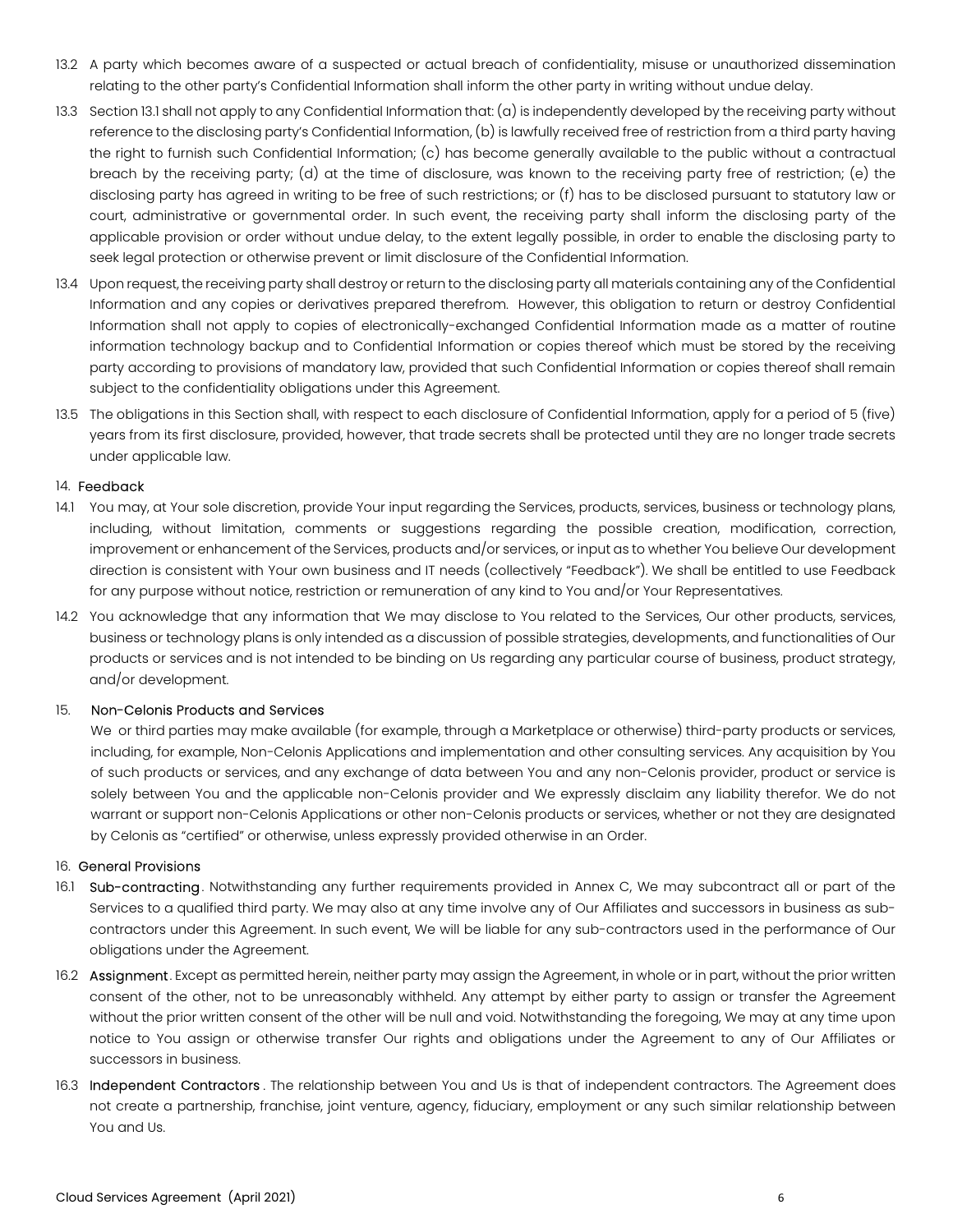- 16.4 Governing Law. The Agreement shall be governed by the laws of Switzerland and the parties submit to exclusive jurisdiction of the courts located in Zurich, Switzerland. The United Nations Convention on the International Sale of Goods (CISG) shall not apply.
- 16.5 Amendments. Any amendments or additions to the Agreement must be made in writing and executed by duly authorized representatives of both parties.
- 16.6 Entire Agreement. These Terms, together with any Order between You and Us, constitute the entire agreement between the parties with respect to the subject matter hereof and supersedes all prior agreements between the parties, whether written or oral, relating to the same subject matter. In the event of any inconsistencies between these Terms and an Order between You and Us, the Order shall take precedence over these Terms. Any purchase order, purchasing terms, general terms of business or other document issued by You for administrative convenience only and will not be binding on Us.
- 16.7 Severability. Should parts of the Agreement be or become invalid, this shall not affect the validity of the remaining provisions of the Agreement, which shall remain unaffected. The invalid provision shall be replaced by the parties with such term which comes as close as possible, in a legally permitted manner, to the commercial terms intended by the invalid provision.
- 16.8 No Waiver. No waiver by either party of any breach or default or exercise of a right of a party under the Agreement shall be deemed to be a waiver of any preceding or subsequent breach or default or exercise of a right.
- 16.9 Export Control and Compliance with Laws . The Services are subject to the export control laws of various countries, including without limit the laws of the United States and Germany ("Export Laws"). You agree that You will not submit the Services to any government agency for licensing consideration or other regulatory approval without Our prior written consent. You, will not, and will not allow any third party to, export, re-export or transfer any part of the Services to countries, persons or entities prohibited by Export Laws. You are also responsible for complying with all applicable laws and regulations in the jurisdictions where You operate.
- 16.10 Third Party Rights. A person who is not a party to the Agreement has no rights to enforce, or to enjoy the benefit of, any term of this Agreement but this does not affect any right or remedy of a third party which exists or is available under applicable law or that is expressly provided for under this Agreement.
- 16.11 Notices. Except as otherwise specified in the Agreement, all notices hereunder shall be in writing and shall be deemed to have been given upon: (i) personal delivery, (ii) two business days after sending by e-mail. E-mails to Us shall be directed CFO/Legal at (cfo@celonis.com), and e-mails to You shall be addressed to the administrative contact designated in Your Order. Notices relating to an Infringement Claim under Section 11 must be sent by registered mail and e-mail.
- 16.12 Surviving Provisions. The terms which by their nature are intended to survive termination or expiration of the Agreement shall survive any such termination and expiration including without limitation the following Sections: 7 to 16.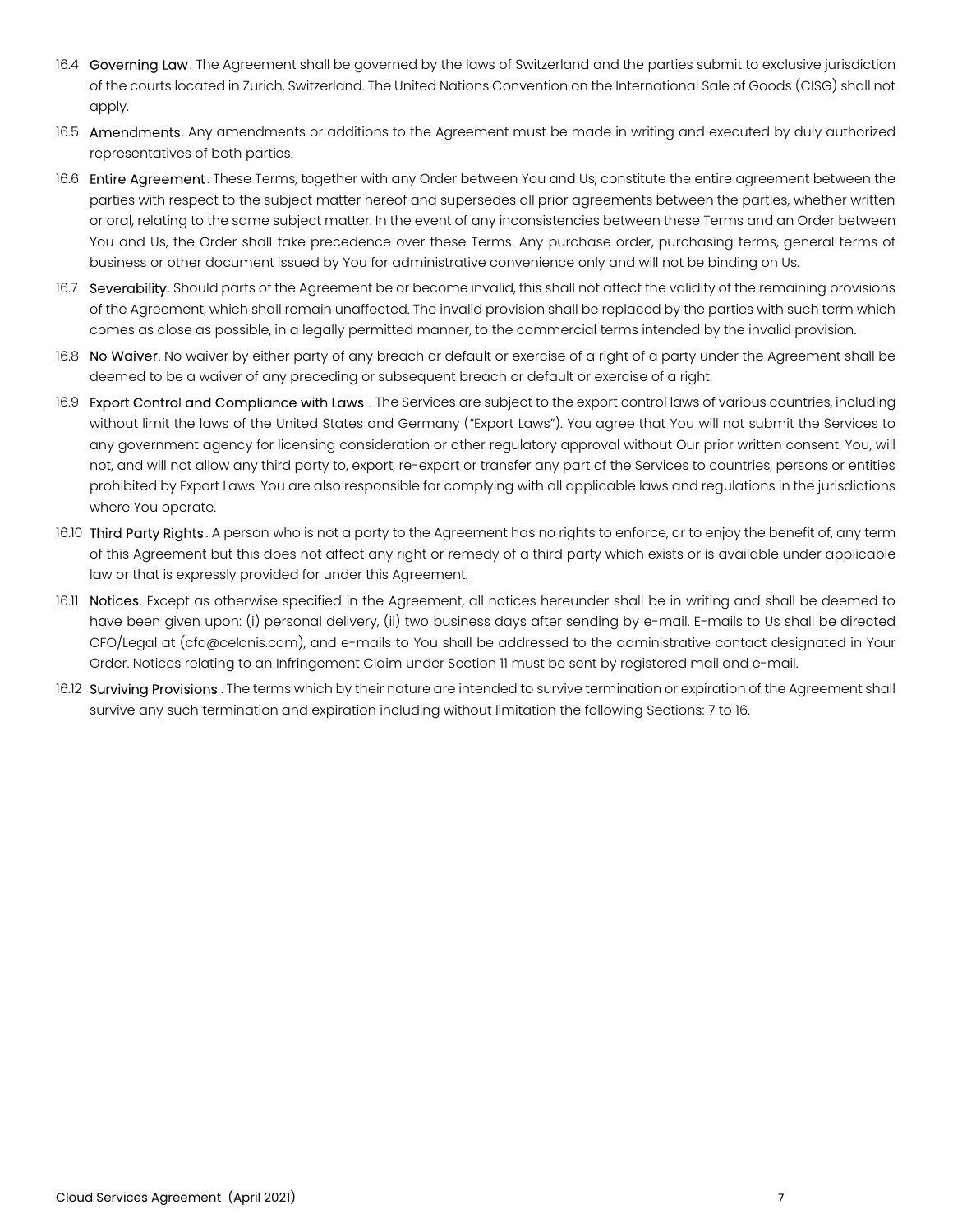# Annex A **Definitions**

- 1. "Affiliate": any entity that directly or indirectly controls, is controlled by, or is under common control with You or Us, as the case may be, but only for so long as the control exists. "Control," for purposes of this definition, means direct or indirect ownership or control of more than 50% of the voting interests.
- 2. "Agreement": these Terms and any Order between You and Us.
- 3. "Authorized Reseller": a reseller, distributor or other partner authorized by Celonis to sell Celonis products or services.
- 4. "Celonis Materials": any software, programs, tools, systems, data, Celonis Confidential Information or other materials made available by Us to You in the course of the performance under this Agreement, but at all times excluding the Cloud Service.
- 5. "Celonis Schema": shall have the meaning as set out in Section 5.6.
- 6. "Cloud Service": the Celonis software-as-a-service platform, the On-premise Component (if applicable), and the online supporting documents, as further described in the Documentation, but excluding Non-Celonis Applications and any links to third-party products or services contained in the Cloud Service.
- 7. "Cloud Service Uptime": has the meaning given in the Service Level Agreement.
- 8. "Confidential Information": any information disclosed to a party by the other party concerning the business and/or affairs of the other party, including but not limited to information relating to a party's operations, technical or commercial know-how, specifications, inventions, processes or initiatives, plans, product information, pricing information, know-how, designs, trade secrets, software, documents, data and information which, when provided by one party to the other: a) are clearly identified as "Confidential" or "Proprietary" or are marked with a similar legend; b) are disclosed orally or visually, identified as Confidential Information at the time of disclosure and confirmed as Confidential Information in writing within 10 (ten) days; or c) a reasonable person would understand to be confidential or proprietary at the time of disclosure, including Customer Data.
- 9. "Customer Data": the (i) data and information provided by You to Us and/or input, uploaded and/or shared by You, Your Users or Us on Your behalf, for the purpose of using the Cloud Service or facilitating Your use of the Services, or (ii) data You collect and process through Your use of the Cloud Service.
- 10. "Customer Materials": any materials, data, information, software, equipment or other resources owned by or licensed to You and made available to Us pursuant to facilitating Your use of the Services, including Customer Data.
- 11. "Data Protection Laws": all laws, rules, regulations, decrees, or other enactments, orders, mandates, or resolutions relating to privacy, data security, and/or data protection, and any implementing, derivative or related legislation, rule, and regulation as amended, extended, repealed and replaced, or re-enacted, as well as any applicable industry self-regulatory programs related to the collection, use, disclosure, and security of Personal Data including the EU General Data Protection Legislation (Regulation (EU) 2016/679 of the European Parliament (GDPR).
- 12. "Documentation": the then-current product description of the applicable Services, as made available by Us on the Celonis website (currently under https://www.celonis.com/terms-and-conditions/).
- 13. "Fees": the fees payable by You for the Services as set out in an Order.
- 14. "Force Majeure Event": acts, events, omissions or accidents beyond a party's reasonable control, including, without limitation, strikes, industrial disputes, failure of a utility service or transport network, acts of God, war, riot, civil commotion, malicious damage, compliance with any law or governmental order, rule, regulation or direction, accident, breakdown of machinery, act of terror, Internet service provider failure or delay, denial of service attack, fire, flood or storm, but excluding (a) financial distress or the inability of either party to make a profit or avoid a financial loss, (b) changes in market prices or conditions, or (c) a party's financial inability to perform its obligations hereunder.
- 15. "Inappropriate Content": content which (a) is unlawful, harmful, threatening, defamatory, obscene, infringing, harassing or racially or ethnically offensive; (b) facilitates or promotes illegal activity; (c) depicts sexually explicit images; (d) is discriminatory based on race, gender, colour, religious belief, sexual orientation, disability, or any other illegal activity; or (e) causes damage or injury to any person or property.
- 16. "Initial Subscription Term" : the initial term of Your Subscription as agreed in the Order or as otherwise agreed to by the parties.
- 17. "Malware": any thing or device (including any software, code, file or program) which may prevent, impair or otherwise adversely affect the access to or operation, reliability or user experience of any computer software, hardware or network,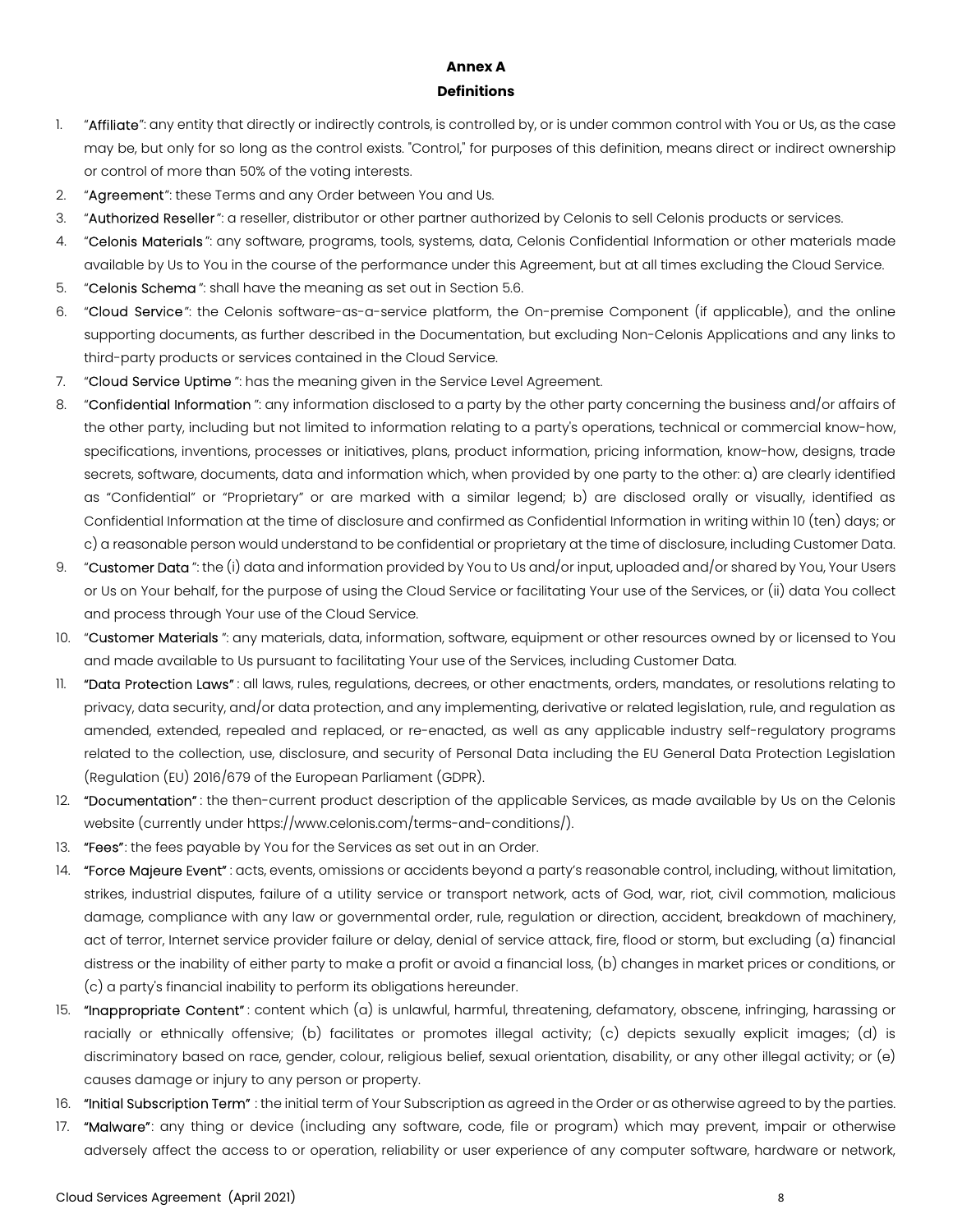telecommunications service, equipment or network or any other service or device, including worms, trojan horses, viruses and other similar things or devices.

- 18. "Marketplace": an online directory, catalog or marketplace hosted by Celonis or a third party that features applications that interoperate with one or more Cloud Services.
- 19. "Metrics Definition": the then-current document(s) made available by Us as "Celonis Definition license scope / subscription scope" on the Celonis website (under https://www.celonis.com/terms-and-conditions/) describing the subscription metrics for the Cloud Service.
- <sup>20.</sup> "Non-Celonis Application": a software application or functionality that interoperates within the Cloud Service(s), and that is provided by You or a third party and/or listed on a Marketplace as being developed and offered by a third party. Non-Celonis Applications provided to You by Us will be identifiable as such.
- 21. "Online Training Cloud": the access to the online training courses We provide as described on the Celonis website (currently at https://www.celonis.com/training), in the Documentation or other information We may provide. If You are purchasing Online Training Cloud in an Order, references in Agreement to "Cloud Service" shall be deemed to include reference to "Online Training Cloud".
- 22. "On-premise Component" : on-premise software that may be provided with, and that operates in conjunction with, the Cloud Service. When made available, On-premise Component can be downloaded and installed (including updates) by Customer. Customer is responsible for the installation and operation of the On-premise Component, including any updates made available by Us. The SLA does not apply to On-premise Components.
- 23. "Order": a written document executed by You and Us specifying the Services You have ordered, and the Fees owed thereunder, and such other terms as are agreed, including any addenda and supplements thereto. An "Order" also refers to the executed ordering document between You and an Authorized Reseller that incorporates or references these Terms as governing Your receipt and use of the Celonis products and/or services referenced therein (though in such case, the Order may not alter or supplement the Terms without Our express written approval).
- 24. "Personal Data": any data and information relating to an identified or identifiable living individual person as defined under applicable Data Protection Laws.
- 25. "Professional Services": the consulting and/or professional services related to the Cloud Service which may include installation and implementation services for the Cloud Service, provided by Us to You as described in the applicable Order.
- 26. "Proprietary Rights": rights in patents, utility models, trademarks, service marks, trade names, other trade-identifying symbols and inventions, copyrights, design rights, database rights, rights in know-how, trade secrets and any other intellectual property rights, anywhere in the world, whether registered or unregistered, and including applications for the grant of any such rights.
- 27. "Renewal Term": has the meaning set out in Section 9.1.
- 28. "Representatives": of a party are its and its Affiliates' employees, directors, advisers and subcontractors.
- 29. "Service Level Agreement" or "SLA" : the service levels for the Cloud Service as set out in the then current document(s) made available by Us as "Service Level Agreement for Celonis Software-as-a-Service Offerings" on the Celonis website (under https://www.celonis.com/terms-and-conditions/).
- 30. "Services": any and all services provided by Us to You as described in the applicable Order including the provision of the Cloud Service, Professional Services, Support Services, and the Online Training Cloud.
- 31. "Subscription": the subscriptions You purchase under an Order for Your use of and access to the Cloud Service in accordance with the Agreement.
- 32. "Subscription Fees ": the Fees payable for access to the Cloud Service as set out in an Order.
- 33. "Subscription Term": the Initial Subscription Term and any subsequent Renewal Terms.
- 34. "Support Services": the support services, as described in the Support Services Description, that We provide to You in respect of the Cloud Service.
- 35. "Support Services Description": the then-current documents describing in more detail the Support Services and made available by Us on the Celonis website (under https://www.celonis.com/terms-and-conditions/).
- 36. "Taxes": any applicable sales, use, value added, duties, assessments, excise, withholding or other taxes assessable by any jurisdiction whatsoever based on the applicable Order.
- 37. "Terms": this Celonis Cloud Services Agreement.

Cloud Services Agreement (April 2021) 9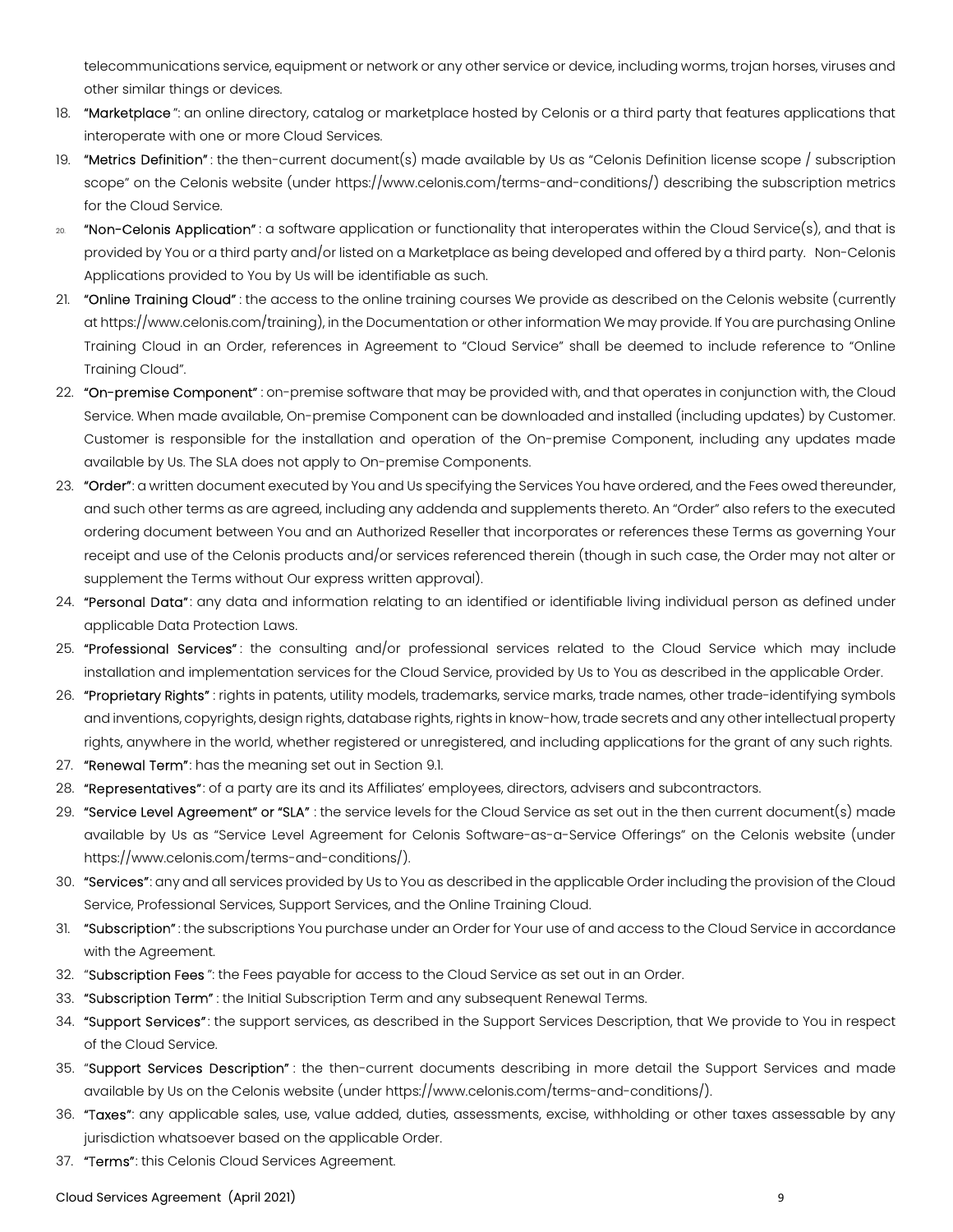- 38. "User": those employees, agents and independent contractors of Yours or Your Affiliates who are authorized by You to access and use the Cloud Service in accordance with the Agreement, and to whom You have supplied a user identification and password (if applicable).
- 39. "We," "Us", "Our" or "Celonis" : Celonis Schweiz GmbH, ACT Audit & Tax AG, Mühlezelgstraße 53, 8047 Zurich, Switzerland.
- 40. "You" or "Your": the company or other legal entity that enters into an applicable Order with Celonis.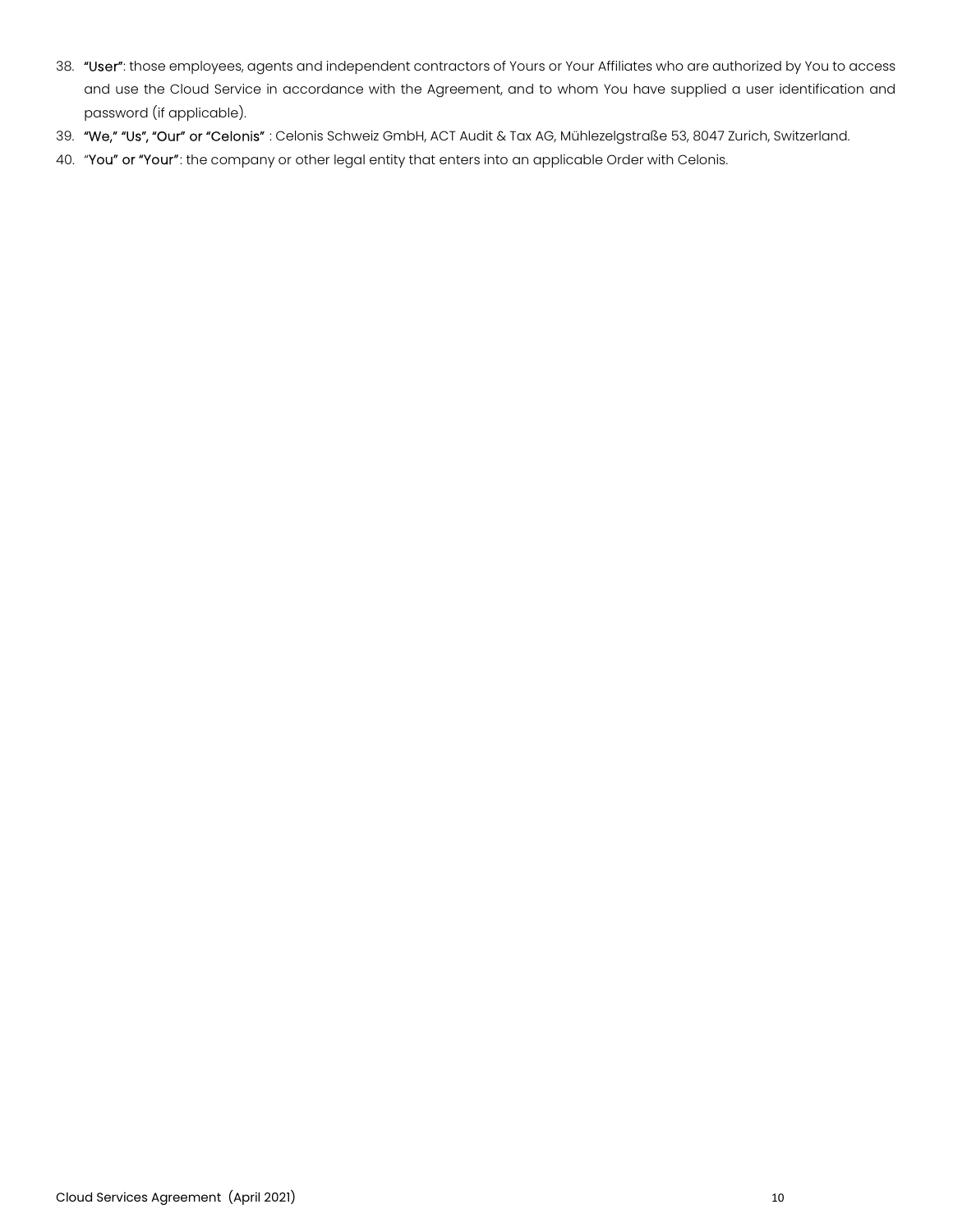# Annex B Data Processing Agreement

This Data Processing Agreement including its Exhibits (the "DPA") details the parties' obligations on the protection of Personal Data associated with Our Processing of Your Personal Data within the scope of the applicable Order or any agreement between You and Celonis for providing Services (hereinafter, the "Agreement").

# 1. Processing of Personal Data

1.1. With regard to the Processing of Personal Data, You are the controller and determine the purposes and means of Processing of Personal Data You provide to Us ("Controller") and You appoint Us as a processor ("Processor") to process such Personal Data (hereinafter, "Data") on Your behalf (hereinafter, "Processing").

1.2. The details of the type and purpose of Processing are defined in the Exhibits attached hereto. Except where the DPA stipulates obligations beyond the Term of the Agreement, the duration of this DPA shall be the same as the Agreement Term.

1.3. You shall be solely responsible for compliance with Your obligations under the applicable Data Protection Laws, including, but not limited to, the lawful disclosure and transfer of Personal Data to Us by upload of source data into the Cloud Service or otherwise.

1.4. Processing shall include all activities detailed in this Agreement and the instructions issued by You. You may, in writing, modify, amend, or replace such instructions by issuing such further instructions to the point of contact designated by Us. Instructions not foreseen in or covered by the Agreement shall be treated as requests for changes. You shall, without undue delay, confirm in writing any instruction issued orally. Where We believe that an instruction would be in breach of applicable law, We shall notify You of such belief without undue delay. We shall be entitled to suspend performance on such instruction until You confirm or modify such instruction.

1.5. We shall ensure that all personnel involved in Processing of Customer Data and other such persons as may be involved in Processing shall only do so within the scope of the instructions. We shall ensure that any person Processing Customer Data is subject to confidentiality obligations similar to the confidentiality terms of the Agreement. All such confidentiality obligations shall survive the termination or expiration of such Processing.

# 2. Data Security

2.1. We shall implement technical and organizational measures and safeguards that ensure the adequate protection of Customer Data, confidentiality, integrity, availability and resilience of processing systems and services and shall implement a process for regularly testing, assessing and evaluating the effectiveness of technical and organizational measures for ensuring the security of the Processing, as further specified at https://www.celonis.com/trust-center/. It shall be Your responsibility to familiarize Yourself with these measures and to assess whether they ensure a level of security appropriate to the risk.

2.2. To demonstrate adequate levels of protection, We have obtained third-party certification and audits of Our information security program, e.g. DIN ISO/IEC 27001:2015. All Our certificates are available at https://www.celonis.com/trust-center/.

2.3. We reserve the right to modify the measures and safeguards implemented, provided, however, that the level of security shall not materially decrease during a Subscription Term.

# 3. Our Obligations

3.1. We shall notify You without undue delay after We become aware of any accidental or unlawful destruction, loss, alteration, unauthorized disclosure of, or access to Customer Data, including Personal Data, stored or otherwise processed by Us or Our subprocessors ("Security Incident").

3.2. We shall use best efforts to identify the cause of such Security Incident and take the measures We deem necessary and within Our control for remediating and securing Customer Data; We shall coordinate such efforts with You without undue delay.We shall correct or erase Customer Data if instructed by You and where covered by the scope of the instructions permissible. Where an erasure, consistent with data protection requirements, or a corresponding restriction of Processing is impossible, We shall, based on Your instructions, and unless agreed upon differently in the Agreement, destroy, in compliance with data protection requirements, all data or return the same to You.

3.3. In specific cases designated by You, such Customer Data shall be stored or handed over. The associated cost for doing so and protective measures to put in place shall be agreed upon separately, unless already agreed upon in the Agreement. We shall, upon termination of Processing and upon Your instruction, return all Customer Data, carrier media and other materials to You or delete the same.

3.4. Where a data subject asserts any claims against You in accordance with Article 82 of the GDPR, We shall, where possible, support You in defending against such claims, at Your cost.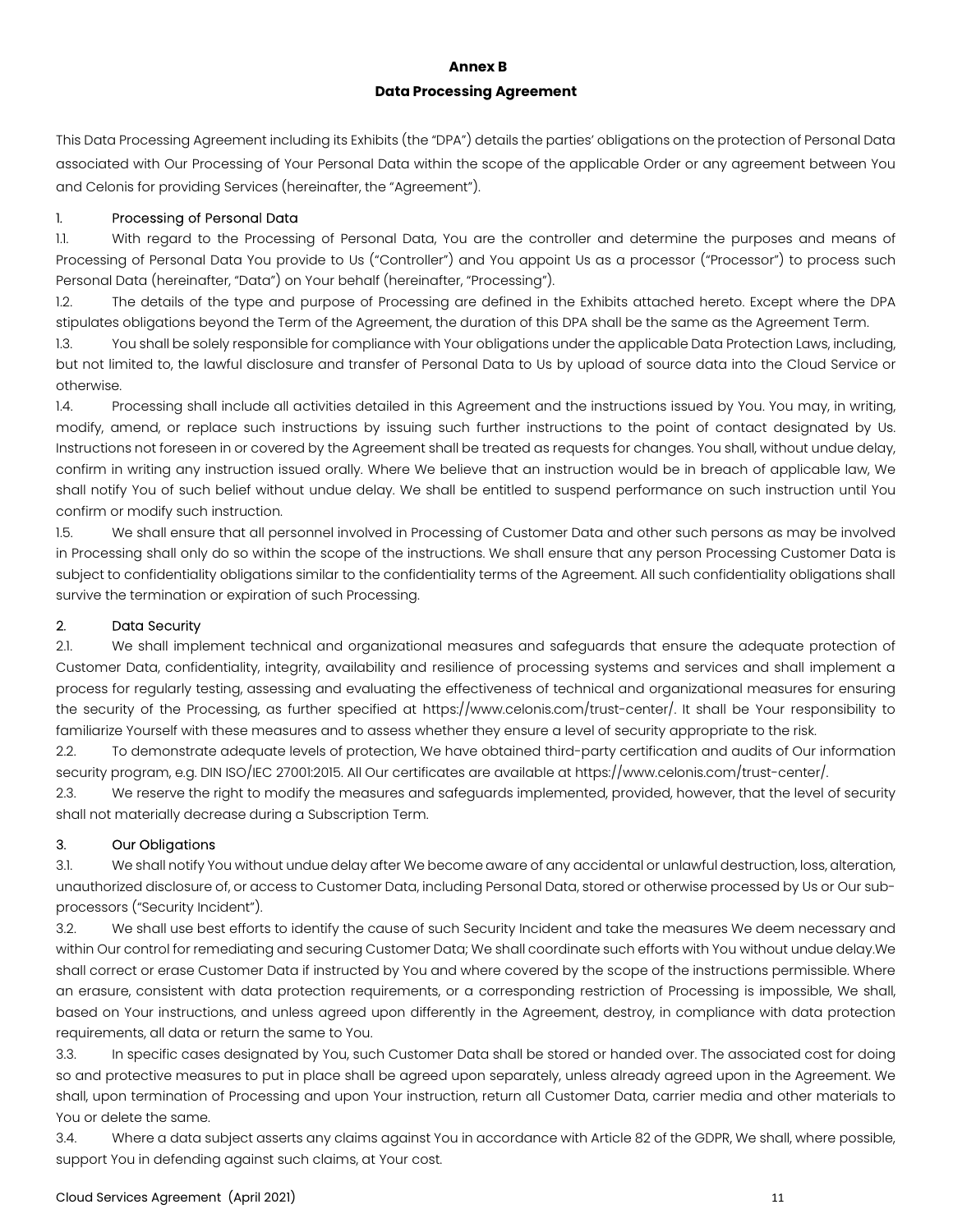# 4. Your Obligations

4.1. You shall notify Us without undue delay, and comprehensively, of any defect or irregularity with regard to provisions on data protection detected by You in the results of Our work.

4.2. Where a data subject asserts any claims against Us in accordance with Article 82 of the GDPR, You shall, where possible, support Us in defending against such claims, at Our cost.

4.3. You shall notify Our point of contact listed in Exhibit 1 for any issues related to data protection arising out of or in connection with the Agreement.

# 5. Data Subjects Rights

5.1. Where a data subject asserts claims for rectification, erasure or access to Us, and where We are able to correlate the data subject to You, based on the information provided by the data subject, We shall refer such data subject to You without undue delay. We shall support You, where possible, and based upon Your instruction insofar as agreed upon. We shall not be liable in cases where You fail to respond to the data subject's request completely, correctly, or in a timely manner. Notwithstanding the foregoing, if Your employee submits a data subject request in relation to Online Training Cloud, You agree that we can fulfill such request without Your further approval.

5.2. We shall support You, insofar as is agreed upon by the parties, and where possible for Us, in fulfilling data subjects' requests and claims, as detailed in chapter III of the GDPR and in fulfilling the obligations enumerated in Articles 33 to 36 GDPR.

# 6. Options for Documentation

6.1. We shall document and, upon request, provide such documentation of Our compliance with the obligations agreed upon in this DPA by appropriate measures.

6.2. If You require an audit of our compliance under this DPA, such audits and inspections will be conducted upon 30 days prior written notice, at most once per calendar year, during regular business hours, without interfering with Our operations, and subject to the execution of a confidentiality agreement. We shall be entitled to reject auditors that are competitors of Ours. You hereby consent to the appointment of an independent external auditor by Us, provided that We provide a copy of the audit report to You.

6.3. Where a data protection or other applicable supervisory authority conducts an audit, para. 2 above shall apply mutatis mutandis. The execution of a confidentiality agreement shall not be required if such supervisory authority is subject to professional or statutory confidentiality obligations whose breach is sanctionable under the applicable criminal code.

# 7. Sub-processing

7.1. We shall not sub-process any of Our obligations under this Agreement except as set forth in this DPA.

7.2. You hereby consent to Our use of the sub-processors listed in Exhibit 1 to this DPA in connection with the performance of the Agreement. We shall, prior to the use of further sub-processors, obtain Your prior approval, such approval not to be withheld except for important reasons related to compliance with Data Protection Laws. In such case, We or the respective sub-processor will enter into a written agreement with each sub-processor containing data protection obligations not less protective than those in this Agreement with respect to the protection of Customer Data to the extent applicable to the nature of the Services provided by such sub-processor.

7.3. We shall conclude, with such sub-processors, contractual terms necessary to ensure an appropriate level of data protection and information security and in compliance with all Data Protection Laws.

7.4. We will be liable for the acts and omissions of Our sub-processors to the same extent We would be liable if we were performing the Services for each sub-processor directly under the terms of this DPA, except as otherwise set forth in the Agreement.

# 8. Obligations to Inform, Mandatory Written Form, Choice of Law

8.1. Where Customer Data becomes subject to search and seizure, an attachment order, confiscation during bankruptcy or insolvency proceedings, or similar events or measures by third parties while in Our control, We shall notify You of such action without undue delay. We shall, without undue delay, notify all pertinent parties in such action, that any Customer Data affected thereby is Your sole property and area of responsibility, that Customer Data is at Your sole disposition, and that You are the responsible body under the GDPR.

8.2. No modification of this DPA, including but not limited to, Our representations and obligations, if any, shall be valid and binding unless made in writing, and only if such modification expressly states that such modification applies to the terms of this DPA. The foregoing shall also apply to any waiver or change of this mandatory written form.

8.3. In case of any conflict, the terms of this DPA shall take precedence over the terms of the Agreement. Where individual terms of this DPA are invalid or unenforceable, the validity and enforceability of the other terms of this DPA shall not be affected.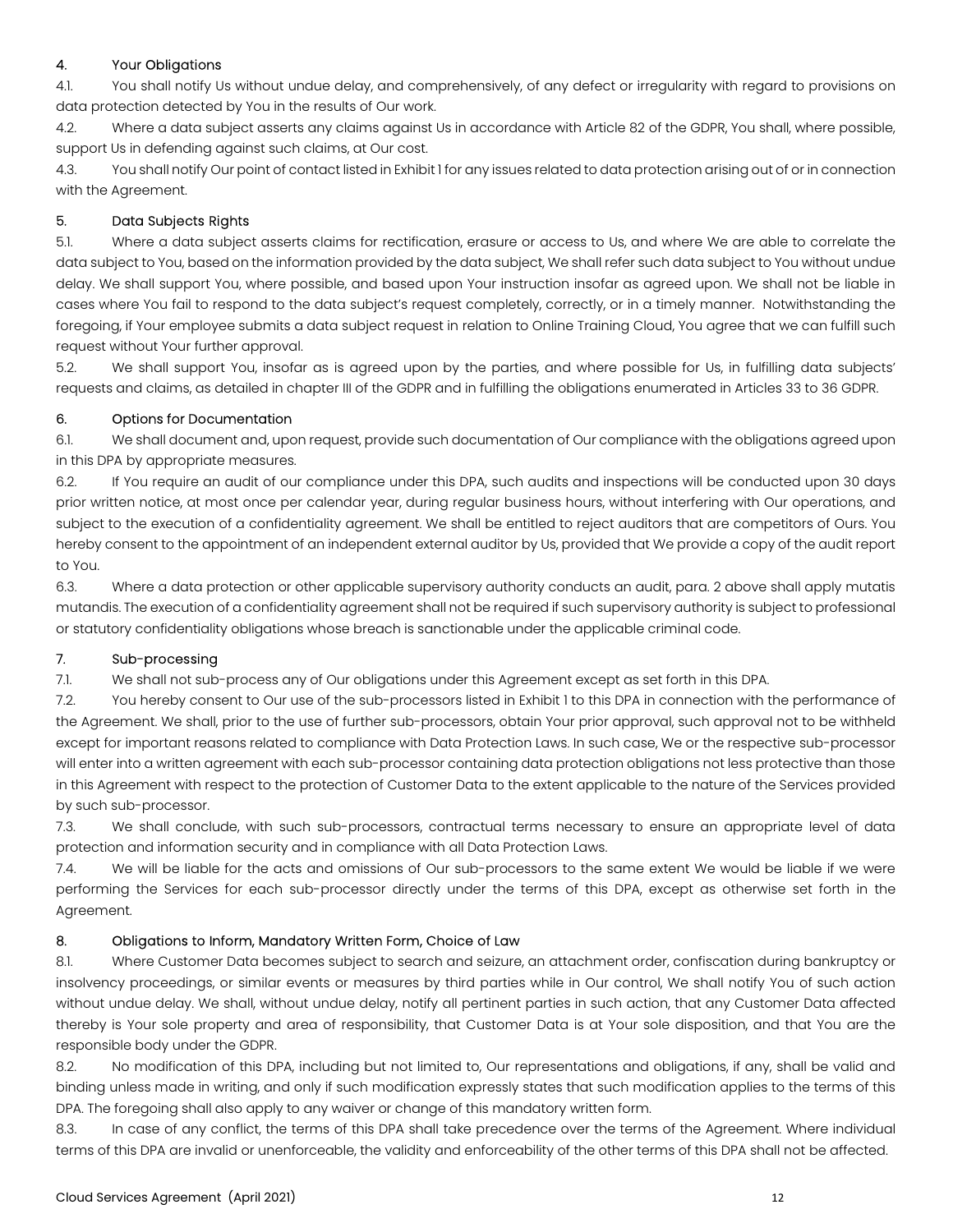8.4. This DPA is subject to the laws of the Member State in which the Controller is established (provided this is within the EEA, Switzerland or the United Kingdom), and for all other cases subject to the laws applicable pursuant to Section 15.4 of the Agreement and the parties submit to the exclusive jurisdiction of those courts for any disputes arising out of or in connection with this DPA.

9. Liability. The Limitation of Liability Section of the Terms shall apply except as explicitly agreed otherwise in this DPA.

# 10. International Transfers

10.1. We will only transfer Personal Data outside the European Economic Area where We have complied with Our obligations under applicable Data Protection Laws in ensuring adequate safeguards in relation to such transfer.

10.2. The unmodified EU Standard Contractual Clauses (the "SCCs") set forth in Exhibit 2 of this DPA shall apply to any transfers of Personal Data under this DPA from the European Union, the European Economic Area and/or their member states, Switzerland and the United Kingdom to countries which do not ensure an adequate level of data protection within the meaning of Data Protection Laws of the foregoing territories, to the extent such transfers are subject to such Data Protection Laws.

10.3. Where required to ensure an adequate level of data protection, You herewith grant Us authority to enter into "controllerto-processor" agreements with Our non-EEA sub-processors in Your name and on Your behalf. These agreements must be based on unmodified EU Standard Contractual Clauses or other templates or mechanisms approved by the EU Commission for ensuring an adequate level of data protection between You and Our sub-processors within the meaning of applicable Data Protection Laws. Upon Your request, We shall provide You with a copy of the respective documentation entered into with Our sub-processor in this regard.

# 11. TERMS FOR THE SCCs

11.1. The SCCs and the additional terms specified in this Section apply to (i) a customer which is subject to the Data Protection Laws of the European Union, the European Economic Area and/or their member states, Switzerland and/or the United Kingdom and, (ii) its Authorized Affiliates. For the purpose of the SCCs and this Section, the aforementioned entities shall be deemed "data exporters".

11.2. This DPA and the Agreement are Your complete and final documented instructions at the time of signature of the Agreement to Us for the Processing of Personal Data. Any additional or alternate instructions must be agreed upon separately. For the purposes of Clause 5(a) of the SCCs, the following is deemed an instruction by You to process Personal Data: (a) Processing in accordance with the Agreement and applicable Order(s); (b) Processing initiated by Users in their use of the Services and (c) Processing to comply with other reasonable documented instructions provided by You (e.g., via e-mail) where such instructions are consistent with the terms of the Agreement.

11.3. Pursuant to Clause 5(h) of the SCCs, You acknowledge and expressly agree that (a) Our Affiliates may be retained as Sub-processors; and (b) Us and Our Affiliates respectively may engage third-party Sub-processors in connection with the provision of the Services. We shall make available to You the current list of Sub-processors.

11.4. Pursuant to Clause 5(h) of the SCCs, You acknowledge and expressly agree that We may engage new Sub-processors as described in Section 8 of the DPA.

11.5. The parties agree that the copies of the Sub-processor agreements that must be provided by Us to You pursuant to Clause 5(j) of the SCCs may have all commercial information, or clauses unrelated to the SCCs, removed by Us beforehand; and, that such copies will be provided by Us, in a manner to be determined in Our discretion, only upon request.

11.6. The parties agree that the audits described in Clause  $5(f)$  and Clause 12(2) of the SCCs shall be carried out in accordance with the following specifications:

11.7. Upon Your request, and subject to the confidentiality obligations set forth in the Agreement, We shall make available to You or Your independent, third-party auditor information regarding the Our compliance with the obligations set forth in this DPA in the form of the third-party certifications and audits set forth in the Celonis Trust Center Documentation. You may contact isms@celonis.com to request an on-site audit of the procedures relevant to the protection of Personal Data. You shall reimburse Us for any time expended for any such on-site audit at the Our then-current Professional Services rates. Before the commencement of any such on-site audit, the parties shall mutually agree upon the scope, timing, and duration of the audit in addition to the reimbursement rate for which You shall be responsible. All reimbursement rates shall be reasonable, taking into account the resources expended by Us. You shall promptly notify Us with information regarding any non-compliance discovered during the course of an audit.

11.8. The parties agree that the certification of deletion of Personal Data that is described in Clause 12(1) of the SCCs shall be provided to You only upon Your request.

11.9. In the event of any conflict or inconsistency between the body of this DPA and any of its Schedules (not including the SCCs) and the SCCs, the SCCs shall prevail.

# Cloud Services Agreement (April 2021) 13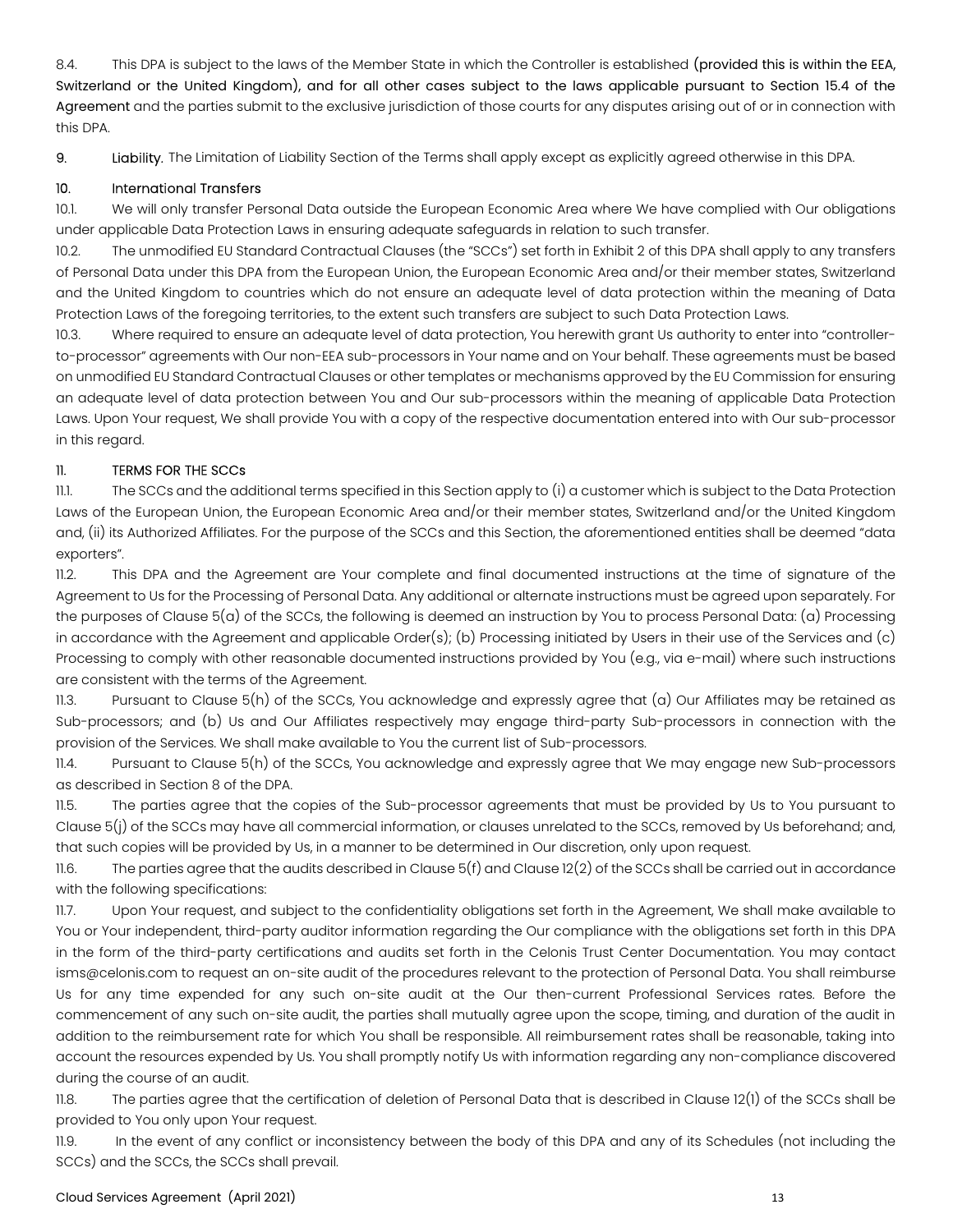### Exhibit 1 – Purpose and Scope of Data Processing

### (as per the specifications in an Order, which may be in addition to the below)

### 1. Scope of data processing

Cloud Service: As directed by the Controller, names and e-mail addresses may be inserted in the Cloud Service to automatically send reports relating to process analyses to the respective persons. Usernames are uploaded into the Cloud Service which then are pseudonymized. Controller can upload process data into the Cloud Service. This data may contain Personal Data of employees and/or customers of the Controller which Processor will host as part of the Cloud Service.

Support Services : Processor's personnel may access Controller's instance or be provided Controller's data excerpted from Controller's Cloud Service instance on a case-by-case basis if requested by the Controller in the context of Support Services (e.g. "shadowing"). In addition, Personal Data of Controller's employees issuing Support Services requests ("tickets") may be stored by Processor for the purposes of administrating the Support Services.

Online Training Cloud : Controller's personnel contact details (email addresses) are stored and used for the transmission of training materials, the execution of trainings and for its certification.

Professional Services: Processor's personnel may access Controller's instance, or be on Controller's premises, or be provided Controller's data excerpted from Controller's Cloud Service instance on a case-by-case basis if requested by the Controller in the context of Professional Services (e.g. "shadowing").

### 2. Procedures of data processing

Cloud Service: The Processor provides the functionalities of the Cloud Service including the data uploaded and processed by Controller in a third-party data center.

Support Services: The Support Ticketing Tool used by Processor is externally hosted in a data center and used by Processor's personnel for the purposes of administering the support tickets. Shadowing of Users or otherwise accessing of data sets as part of Support Services only occurs where explicitly requested by the Controller.

Online Training Cloud : Online Training is hosted in a data center. The training tool may be used to transmit invitations and certifications and for evidencing its participation.

Professional Services : During the course of providing Professional Services for implementation, configuration or evaluation of the Cloud Services, Our personnel may have access to Customer Data containing Personal Data.

### 3. Purpose of data processing

Cloud Service: The Cloud Service provides the tools to analyze processes based on data from IT systems of the Controller. Personal Data is primarily used to provide the affected person with information (e.g. the person would like to receive scheduled reports). If Personal Data is used for process analysis in which case usernames will be pseudonymized.

Support Services: Support of the Cloud Service through provision of Support Services for the Controller.

Online Training Cloud : Execution and administration of Online Training Cloud Services.

Professional Service: Implementation, configuration and evaluation projects regarding the Cloud Service.

# 4. Categories of data which are processed under the instructions of the Controller

User account related data. Depending on individual use case, processed personal data may also include, without limitation, names, identification numbers, business addresses, communication data (e. g. phone, cellphone, e-mail), process log data, usernames from the Controller's IT / ERP system.

#### 5. Data subjects

Employees, customers, vendors, agents, or consultants of the Controller based on Services provided.

6. Data Protection Officer of the Processor : Dr. Kraska, Sebastian; +49 89 1891 7360; skraska@iitr.de

7. Contact for the Processor: securityincident@celonis.com.

8. Contact for the Controller: To be provided by Controller via email to Processor at above address.

#### 9. Permitted Sub-processors

Processor may use the following sub-processors (based on the respective Services according to the relevant Order):

| Sub-processor name and      | Description of processing  |
|-----------------------------|----------------------------|
| processing location (as     |                            |
| applicable)                 |                            |
| Amazon Web Services Inc.    | Hosting of Cloud Service   |
| Seattle, United States      | and processing of data     |
| Hosting location for        | provided by the Controller |
| Customers in the United     |                            |
| States and Canada: North    |                            |
| Virginia, United States     |                            |
| Hosting location for all    |                            |
| other Customers:            |                            |
| Frankfurt, Germany          |                            |
| AbsorbLMS Technology Ltd.,  | Hosting of Online Training |
| Dublin, Republic of Ireland | Cloud                      |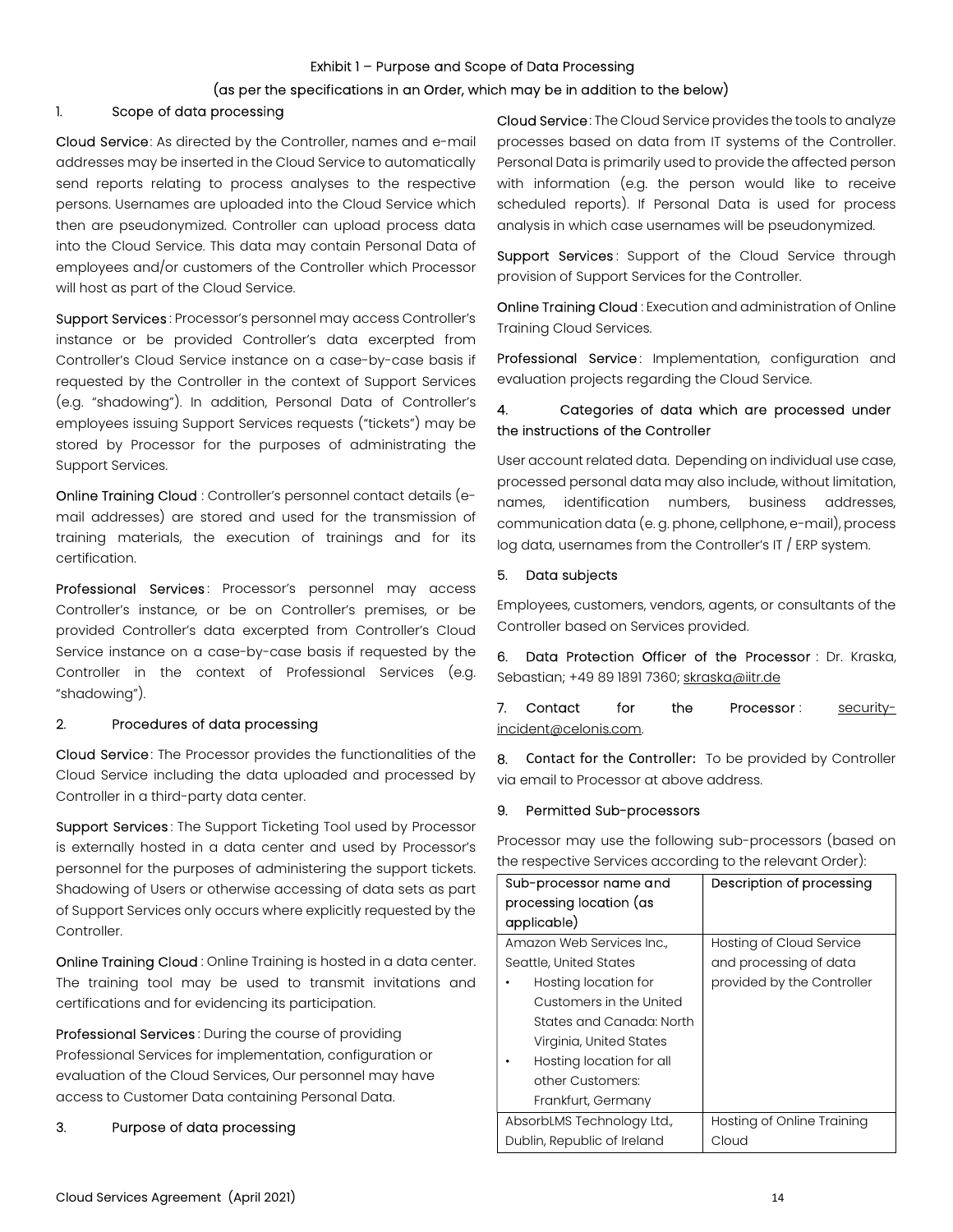|                                         | HappyFox Inc., Frankfurt,   | Operation of the Support   | Oι  |
|-----------------------------------------|-----------------------------|----------------------------|-----|
|                                         | Germany                     | <b>Ticketing Tools</b>     | C   |
|                                         | Microsoft Corporation,      | Hosting of Cloud Service   | C   |
|                                         | Redmond (WA), United States | and processing of data     | C   |
|                                         | Hosting location for        | provided by the Controller | Cε  |
|                                         | Customers in the United     |                            | Cε  |
|                                         | States and Canada:          |                            | Cε  |
|                                         | Washington, United          |                            | C(  |
|                                         | <b>States</b>               |                            | Cε  |
|                                         | Hosting location for        |                            | C(  |
|                                         | Customers in Japan:         |                            | Cε  |
|                                         | Tokyo, Saitama, Japan       |                            | C(  |
|                                         | Hosting location for all    |                            | Sv  |
|                                         | other Customers:            |                            | Cε  |
|                                         | Frankfurt, Germany          |                            | Cε  |
|                                         |                             |                            | Int |
|                                         | Salesforce.com Germany      | Operation of the Support   | Re  |
| GmbH, Munich, Germany<br>UserLane GmbH, |                             | <b>Ticketing Tools</b>     |     |
|                                         |                             | Operation of Guided        |     |
|                                         | Munich, Germany             | Learning Tours within the  |     |
|                                         |                             | Online Training Cloud Tool |     |

| Our Affiliates (as applicable): | Support of the Services   |
|---------------------------------|---------------------------|
| Celonis SE, Germany             | through personnel of such |
| Celonis, Inc., United States    | Affiliate.                |
| Celonis AB, Sweden              |                           |
| Celonis ApS, Denmark            |                           |
| Celonis B.V., The Netherlands   |                           |
| Celonis Canada Ltd., Canada     |                           |
| Celonis K.K., Japan             |                           |
| Celonis L.L.C., Kosovo          |                           |
| Celonis Ltd., United Kingdom    |                           |
| Celonis SAS, France             |                           |
| Celonis Schweiz GmbH,           |                           |
| Switzerland                     |                           |
| Celonis S.L., Spain             |                           |
| Celonis Srl, Italy              |                           |
| Integromat s.r.o., Czech        |                           |
| Republic                        |                           |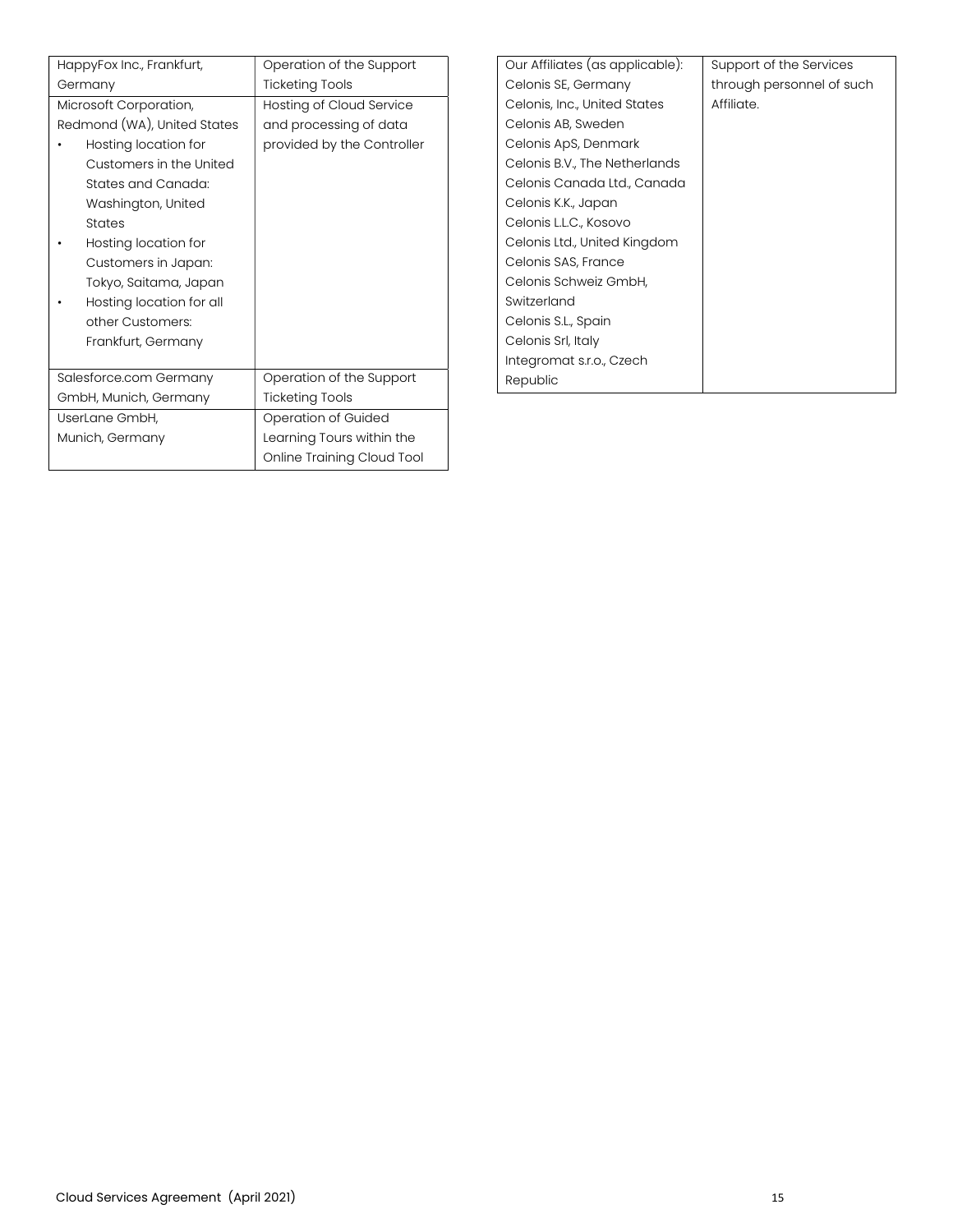# Exhibit 2– STANDARD CONTRACTUAL CLAUSES (Controller to Processor)

For the purposes of Article 26(2) of Directive 95/46/EC for the transfer of personal data to processors established in third countries which do not ensure an adequate level of data protection

Name of the data exporting organisation:

Address: …

Tel. …; fax …; e-mail: …

Other information needed to identify the organisation:

(the data exporter)

And

Name of the data importing organisation:

Address: …

Tel. …; fax …; e-mail: …

Other information needed to identify the organization:

(the data importer)

each a 'party'; together 'the parties',

HAVE AGREED on the following Contractual Clauses (the Clauses) in order to adduce adequate safeguards with respect to the protection of privacy and fundamental rights and freedoms of individuals for the transfer by the data exporter to the data importer of the personal data specified in Appendix 1.

# Clause 1 Definitions

For the purposes of the Clauses:

- (a)'personal data', 'special categories of data', 'process/processing', 'controller', 'processor', 'data subject' and 'supervisory authority' shall have the same meaning as in Directive 95/46/EC of the European Parliament and of the Council of 24 October 1995 on the protection of individuals with regard to the processing of personal data and on the free movement of such data;
- (b) 'the data exporter' means the controller who transfers the personal data;
- (c)'the data importer' means the processor who agrees to receive from the data exporter personal data intended for processing on his behalf after the transfer in accordance with his instructions and the terms of the Clauses and who is not subject to a third country's system ensuring adequate protection within the meaning of Article 25(1) of Directive 95/46/EC;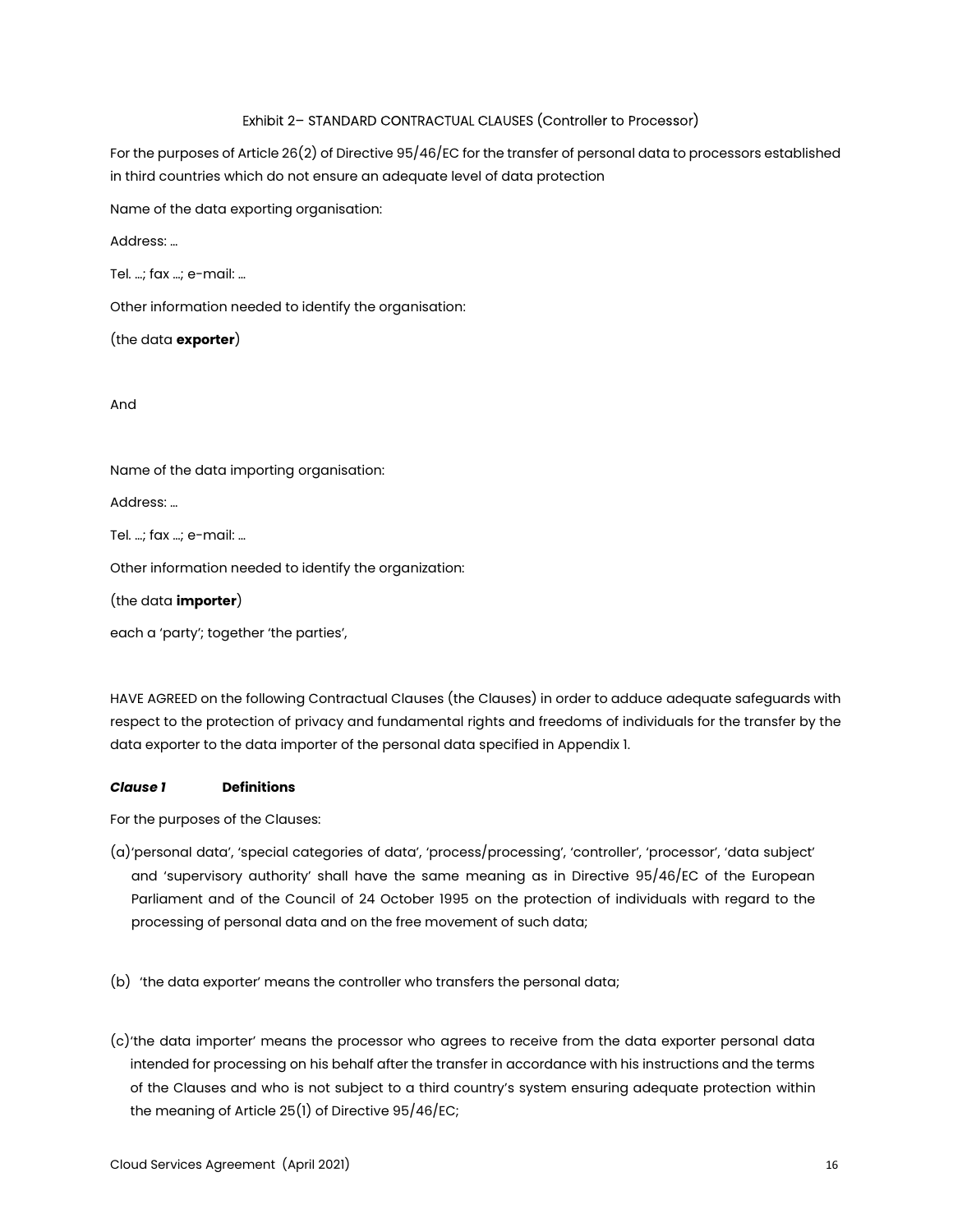- (d)'the sub-processor' means any processor engaged by the data importer or by any other sub-processor of the data importer who agrees to receive from the data importer or from any other sub-processor of the data importer personal data exclusively intended for processing activities to be carried out on behalf of the data exporter after the transfer in accordance with his instructions, the terms of the Clauses and the terms of the written subcontract;
- (e)'the applicable data protection law' means the legislation protecting the fundamental rights and freedoms of individuals and, in particular, their right to privacy with respect to the processing of personal data applicable to a data controller in the Member State in which the data exporter is established;
- (f)'technical and organisational security measures' means those measures aimed at protecting personal data against accidental or unlawful destruction or accidental loss, alteration, unauthorised disclosure or access, in particular where the processing involves the transmission of data over a network, and against all other unlawful forms of processing.

# Clause 2 Details of the transfer

The details of the transfer and in particular the special categories of personal data where applicable are specified in Appendix 1 which forms an integral part of the Clauses.

### Clause 3 Third-party beneficiary clause

1. The data subject can enforce against the data exporter this Clause, Clause  $4(b)$  to  $(i)$ , Clause  $5(a)$  to  $(e)$ , and (g) to (j), Clause 6(1) and (2), Clause 7, Clause 8(2), and Clauses 9 to 12 as third-party beneficiary.

- 2. The data subject can enforce against the data importer this Clause, Clause  $5(a)$  to (e) and (g), Clause 6, Clause 7, Clause 8(2), and Clauses 9 to 12, in cases where the data exporter has factually disappeared or has ceased to exist in law unless any successor entity has assumed the entire legal obligations of the data exporter by contract or by operation of law, as a result of which it takes on the rights and obligations of the data exporter, in which case the data subject can enforce them against such entity.
- 3.The data subject can enforce against the sub-processor this Clause, Clause 5(a) to (e) and (g), Clause 6, Clause 7, Clause 8(2), and Clauses 9 to 12, in cases where both the data exporter and the data importer have factually disappeared or ceased to exist in law or have become insolvent, unless any successor entity has assumed the entire legal obligations of the data exporter by contract or by operation of law as a result of which it takes on the rights and obligations of the data exporter, in which case the data subject can enforce them against such entity. Such third-party liability of the sub-processor shall be limited to its own processing operations under the Clauses.
- 4.The parties do not object to a data subject being represented by an association or other body if the data subject so expressly wishes and if permitted by national law.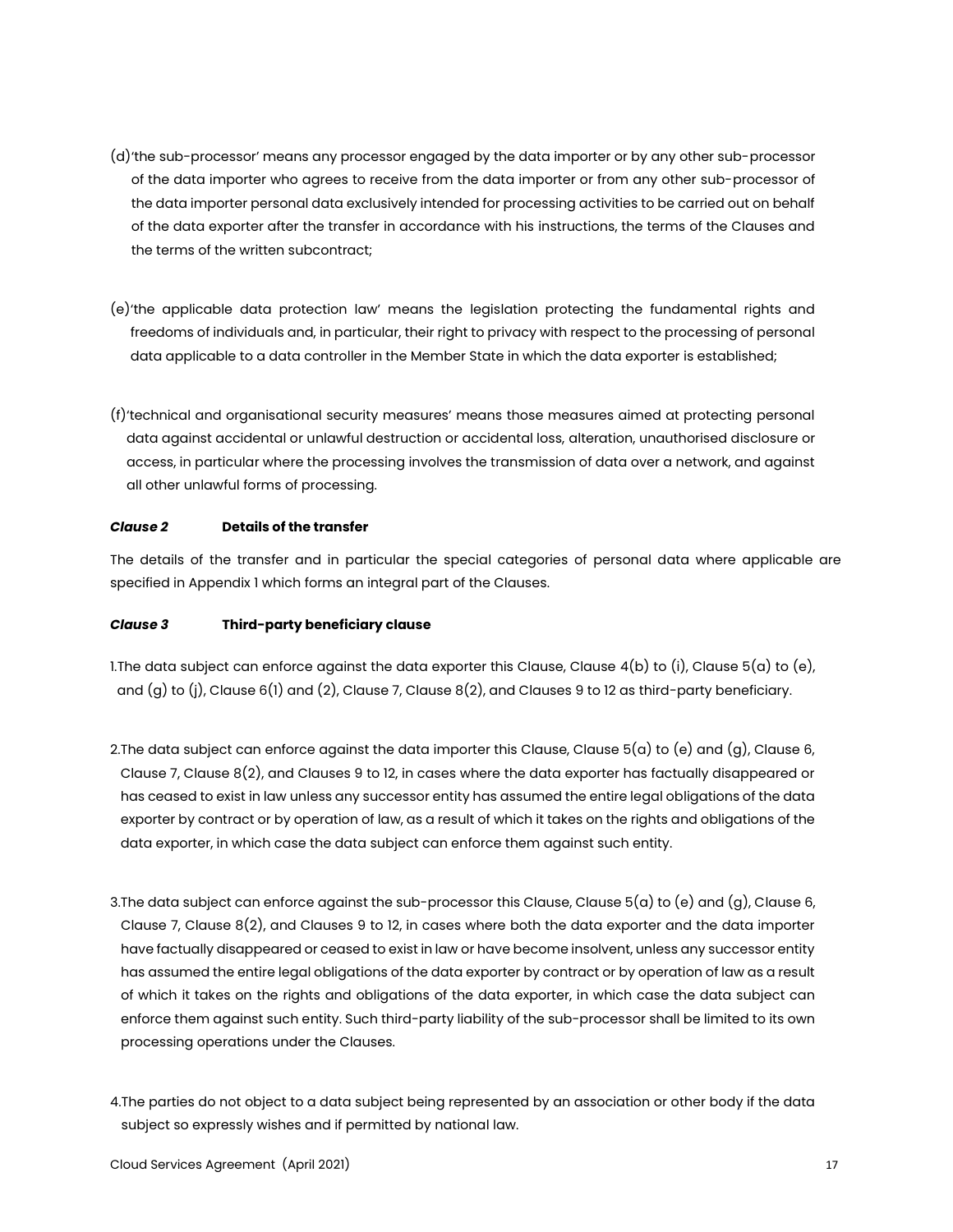### Clause 4 Obligations of the data exporter

The data exporter agrees and warrants:

- (a)that the processing, including the transfer itself, of the personal data has been and will continue to be carried out in accordance with the relevant provisions of the applicable data protection law (and, where applicable, has been notified to the relevant authorities of the Member State where the data exporter is established) and does not violate the relevant provisions of that State;
- (b)that it has instructed and throughout the duration of the personal data-processing services will instruct the data importer to process the personal data transferred only on the data exporter's behalf and in accordance with the applicable data protection law and the Clauses;
- (c)that the data importer will provide sufficient guarantees in respect of the technical and organisational security measures specified in Appendix 2 to this contract;
- (d)that after assessment of the requirements of the applicable data protection law, the security measures are appropriate to protect personal data against accidental or unlawful destruction or accidental loss, alteration, unauthorised disclosure or access, in particular where the processing involves the transmission of data over a network, and against all other unlawful forms of processing, and that these measures ensure a level of security appropriate to the risks presented by the processing and the nature of the data to be protected having regard to the state of the art and the cost of their implementation;
- (e) that it will ensure compliance with the security measures;
- (f)that, if the transfer involves special categories of data, the data subject has been informed or will be informed before, or as soon as possible after, the transfer that its data could be transmitted to a third country not providing adequate protection within the meaning of Directive 95/46/EC;
- (g)to forward any notification received from the data importer or any sub-processor pursuant to Clause 5(b) and Clause 8(3) to the data protection supervisory authority if the data exporter decides to continue the transfer or to lift the suspension;
- (h)to make available to the data subjects upon request a copy of the Clauses, with the exception of Appendix 2, and a summary description of the security measures, as well as a copy of any contract for sub-processing services which has to be made in accordance with the Clauses, unless the Clauses or the contract contain commercial information, in which case it may remove such commercial information;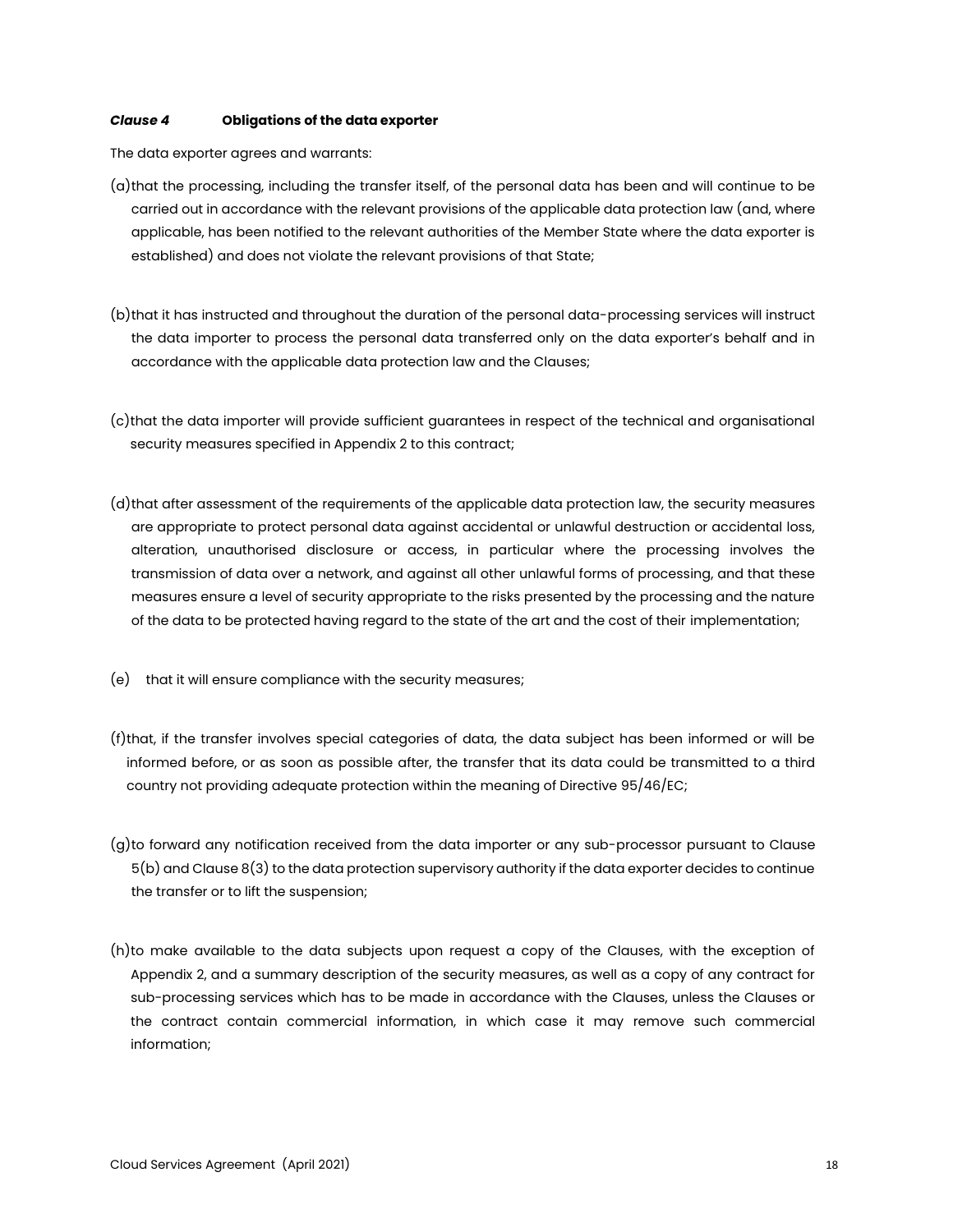- (i)that, in the event of sub-processing, the processing activity is carried out in accordance with Clause 11 by a sub-processor providing at least the same level of protection for the personal data and the rights of data subject as the data importer under the Clauses; and
- (i) that it will ensure compliance with Clause  $4(a)$  to (i).

### Clause 5 Obligations of the data importer

The data importer agrees and warrants:

- (a)to process the personal data only on behalf of the data exporter and in compliance with its instructions and the Clauses; if it cannot provide such compliance for whatever reasons, it agrees to inform promptly the data exporter of its inability to comply, in which case the data exporter is entitled to suspend the transfer of data and/or terminate the contract;
- (b)that it has no reason to believe that the legislation applicable to it prevents it from fulfilling the instructions received from the data exporter and its obligations under the contract and that in the event of a change in this legislation which is likely to have a substantial adverse effect on the warranties and obligations provided by the Clauses, it will promptly notify the change to the data exporter as soon as it is aware, in which case the data exporter is entitled to suspend the transfer of data and/or terminate the contract;
- (c)that it has implemented the technical and organisational security measures specified in Appendix 2 before processing the personal data transferred;

(d)that it will promptly notify the data exporter about:

- i. any legally binding request for disclosure of the personal data by a law enforcement authority unless otherwise prohibited, such as a prohibition under criminal law to preserve the confidentiality of a law enforcement investigation;
- ii. any accidental or unauthorised access; and
- iii. any request received directly from the data subjects without responding to that request, unless it has been otherwise authorised to do so;
- (e)to deal promptly and properly with all inquiries from the data exporter relating to its processing of the personal data subject to the transfer and to abide by the advice of the supervisory authority with regard to the processing of the data transferred;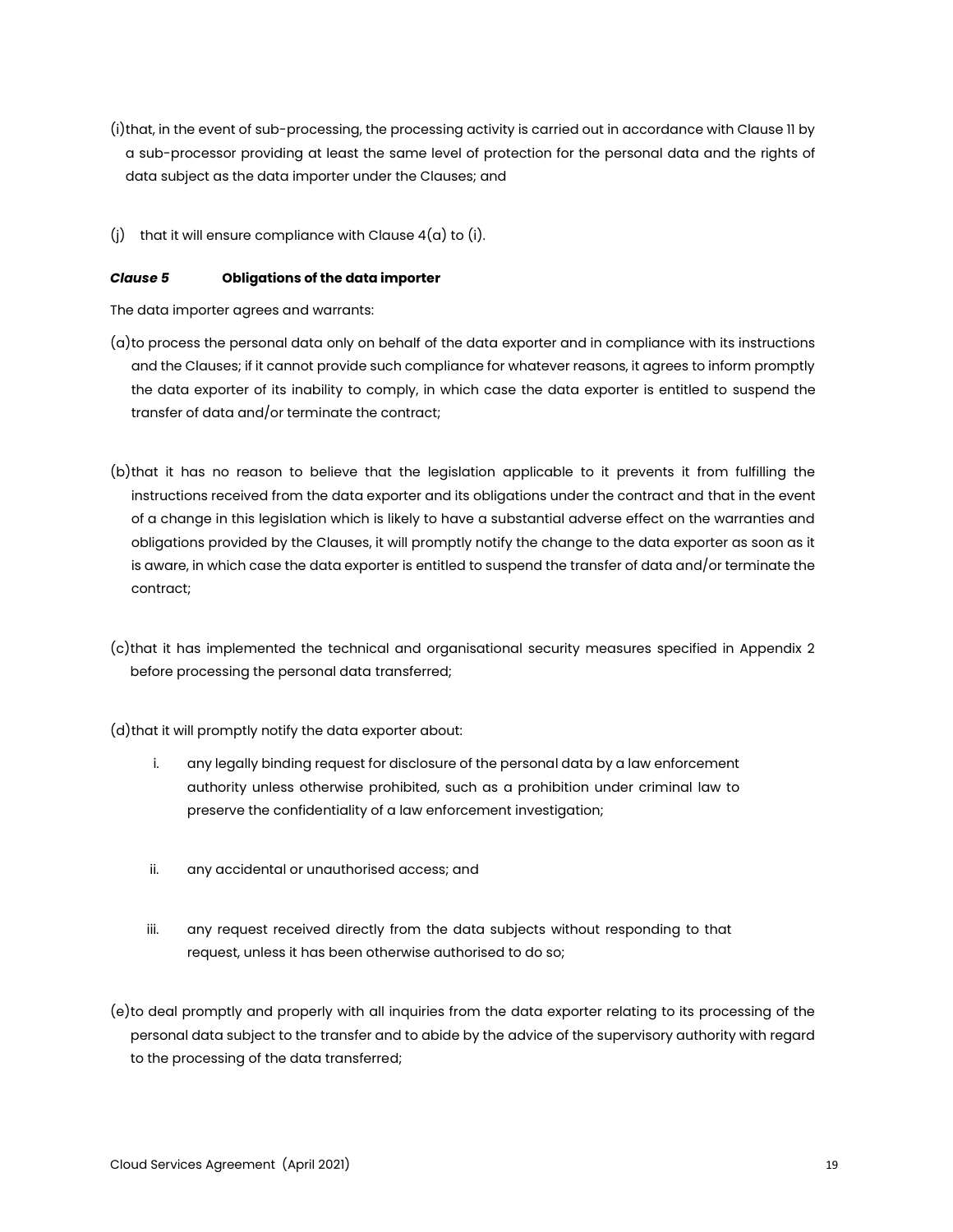- (f)at the request of the data exporter to submit its data-processing facilities for audit of the processing activities covered by the Clauses which shall be carried out by the data exporter or an inspection body composed of independent members and in possession of the required professional qualifications bound by a duty of confidentiality, selected by the data exporter, where applicable, in agreement with the supervisory authority;
- (g)to make available to the data subject upon request a copy of the Clauses, or any existing contract for sub-processing, unless the Clauses or contract contain commercial information, in which case it may remove such commercial information, with the exception of Appendix 2 which shall be replaced by a summary description of the security measures in those cases where the data subject is unable to obtain a copy from the data exporter;
- (h)that, in the event of sub-processing, it has previously informed the data exporter and obtained its prior written consent;
- (i)that the processing services by the sub-processor will be carried out in accordance with Clause 11;
- (j)to send promptly a copy of any sub-processor agreement it concludes under the Clauses to the data exporter.

### Clause 6 Liability

1.The parties agree that any data subject, who has suffered damage as a result of any breach of the obligations referred to in Clause 3 or in Clause 11 by any party or sub-processor is entitled to receive compensation from the data exporter for the damage suffered.

2.If a data subject is not able to bring a claim for compensation in accordance with paragraph 1 against the data exporter, arising out of a breach by the data importer or his sub-processor of any of their obligations referred to in Clause 3 or in Clause 11, because the data exporter has factually disappeared or ceased to exist in law or has become insolvent, the data importer agrees that the data subject may issue a claim against the data importer as if it were the data exporter, unless any successor entity has assumed the entire legal obligations of the data exporter by contract of by operation of law, in which case the data subject can enforce its rights against such entity.

The data importer may not rely on a breach by a sub-processor of its obligations in order to avoid its own liabilities.

3.If a data subject is not able to bring a claim against the data exporter or the data importer referred to in paragraphs 1 and 2, arising out of a breach by the sub-processor of any of their obligations referred to in Clause 3 or in Clause 11 because both the data exporter and the data importer have factually disappeared or ceased to exist in law or have become insolvent, the sub-processor agrees that the data subject may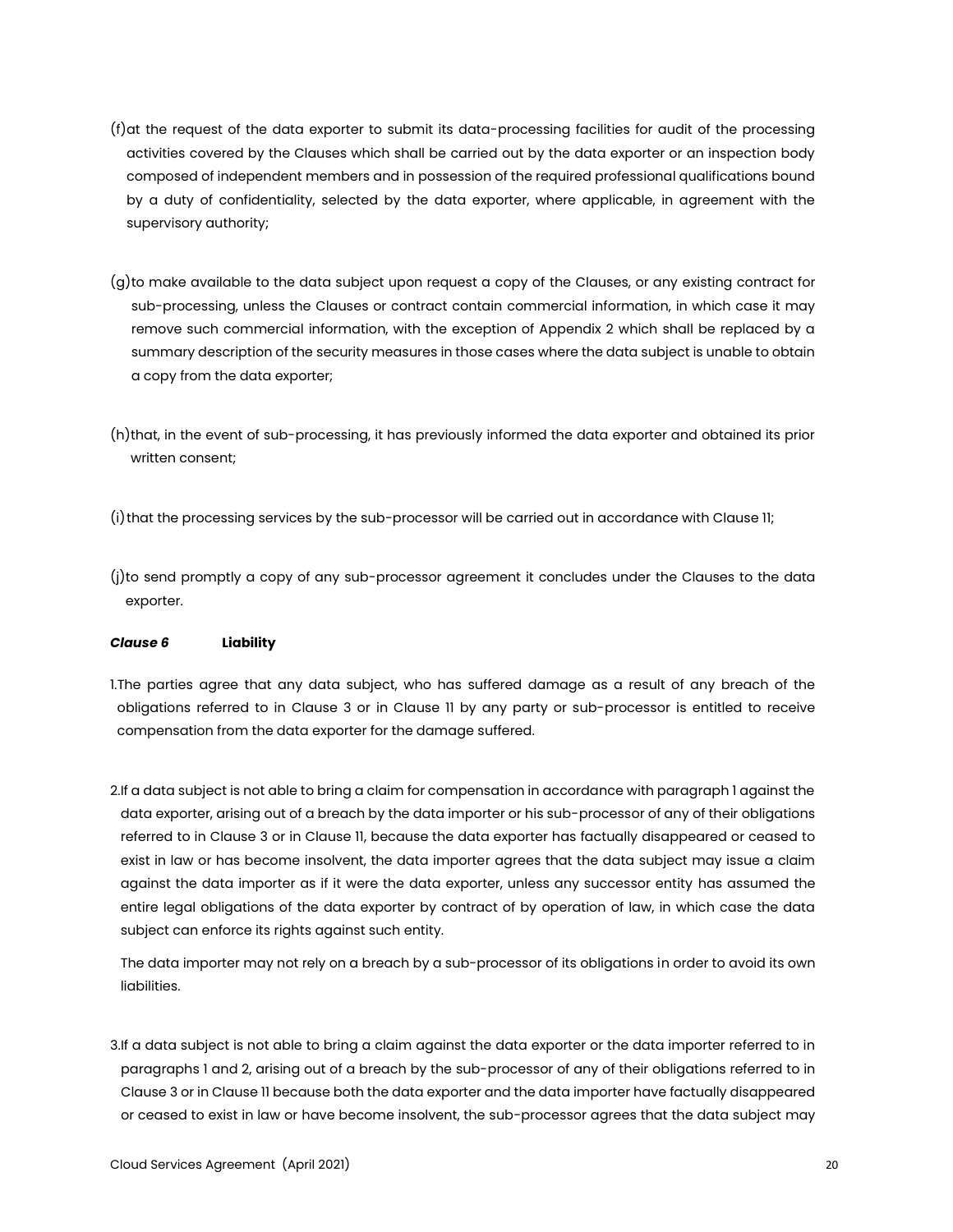issue a claim against the data sub-processor with regard to its own processing operations under the Clauses as if it were the data exporter or the data importer, unless any successor entity has assumed the entire legal obligations of the data exporter or data importer by contract or by operation of law, in which case the data subject can enforce its rights against such entity. The liability of the sub-processor shall be limited to its own processing operations under the Clauses.

# Clause 7 Mediation and jurisdiction

- 1.The data importer agrees that if the data subject invokes against it third-party beneficiary rights and/or claims compensation for damages under the Clauses, the data importer will accept the decision of the data subject:
- (a)to refer the dispute to mediation, by an independent person or, where applicable, by the supervisory authority;
- (b) to refer the dispute to the courts in the Member State in which the data exporter is established.
- 2.The parties agree that the choice made by the data subject will not prejudice its substantive or procedural rights to seek remedies in accordance with other provisions of national or international law.

# Clause 8 Cooperation with supervisory authorities

- 1.The data exporter agrees to deposit a copy of this contract with the supervisory authority if it so requests or if such deposit is required under the applicable data protection law.
- 2.The parties agree that the supervisory authority has the right to conduct an audit of the data importer, and of any sub-processor, which has the same scope and is subject to the same conditions as would apply to an audit of the data exporter under the applicable data protection law.
- 3.The data importer shall promptly inform the data exporter about the existence of legislation applicable to it or any sub-processor preventing the conduct of an audit of the data importer, or any sub-processor, pursuant to paragraph 2. In such a case the data exporter shall be entitled to take the measures foreseen in Clause 5(b).

# Clause 9 Governing law

The Clauses shall be governed by the law of the Member State in which the data exporter is established, namely …

# Clause 10 Variation of the contract

The parties undertake not to vary or modify the Clauses. This does not preclude the parties from adding clauses on business related issues where required as long as they do not contradict the Clause.

# Clause 11 Sub-processing

Cloud Services Agreement (April 2021) 21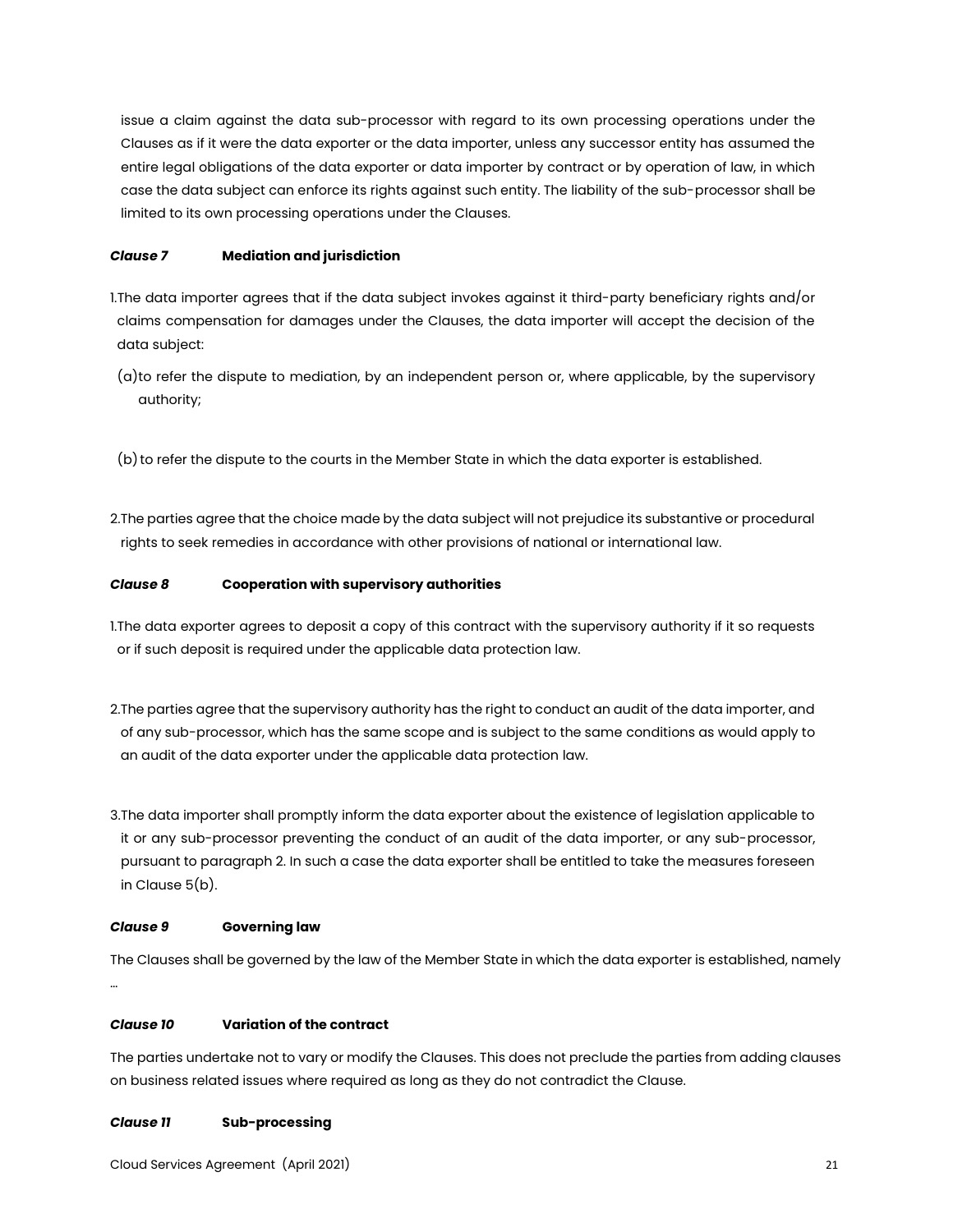- 1.The data importer shall not subcontract any of its processing operations performed on behalf of the data exporter under the Clauses without the prior written consent of the data exporter. Where the data importer subcontracts its obligations under the Clauses, with the consent of the data exporter, it shall do so only by way of a written agreement with the sub-processor which imposes the same obligations on the subprocessor as are imposed on the data importer under the Clauses. Where the sub-processor fails to fulfil its data protection obligations under such written agreement the data importer shall remain fully liable to the data exporter for the performance of the sub-processor's obligations under such agreement.
- 2.The prior written contract between the data importer and the sub-processor shall also provide for a thirdparty beneficiary clause as laid down in Clause 3 for cases where the data subject is not able to bring the claim for compensation referred to in paragraph 1 of Clause 6 against the data exporter or the data importer because they have factually disappeared or have ceased to exist in law or have become insolvent and no successor entity has assumed the entire legal obligations of the data exporter or data importer by contract or by operation of law. Such third-party liability of the sub-processor shall be limited to its own processing operations under the Clauses.
- 3.The provisions relating to data protection aspects for sub-processing of the contract referred to in paragraph 1 shall be governed by the law of the Member State in which the data exporter is established.
- 4.The data exporter shall keep a list of sub-processing agreements concluded under the Clauses and notified by the data importer pursuant to Clause 5(j), which shall be updated at least once a year. The list shall be available to the data exporter's data protection supervisory authority.

### Clause 12 Obligation after the termination of personal data-processing services

- 1.The parties agree that on the termination of the provision of data-processing services, the data importer and the sub-processor shall, at the choice of the data exporter, return all the personal data transferred and the copies thereof to the data exporter or shall destroy all the personal data and certify to the data exporter that it has done so, unless legislation imposed upon the data importer prevents it from returning or destroying all or part of the personal data transferred. In that case, the data importer warrants that it will guarantee the confidentiality of the personal data transferred and will not actively process the personal data transferred anymore.
- 2.The data importer and the sub-processor warrant that upon request of the data exporter and/or of the  $\,$ supervisory authority, it will submit its data-processing facilities for an audit of the measures referred to in paragraph 1.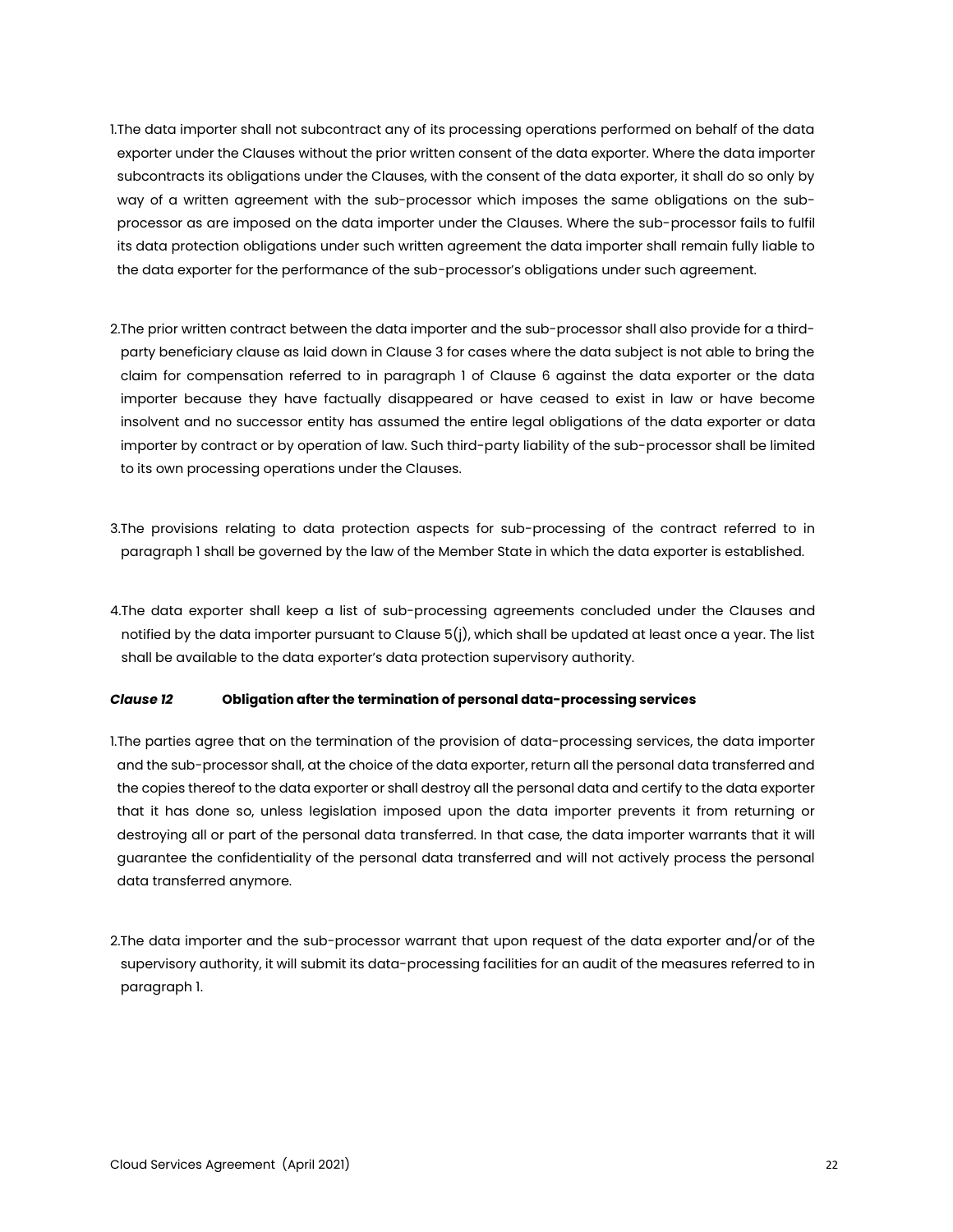# On behalf of the data exporter:

Name (written out in full): …

Position: …

Address: …

Other information necessary in order for the contract to be binding (if any):

### Customer's Stamp

Customer's binding signature:

# On behalf of the data importer:

|  | Name: | Wolfgang Döring |
|--|-------|-----------------|
|--|-------|-----------------|

- Position: General Counsel
- Address: c/o Celonis SE, Theresienstr. 6, 80333 Munich, Germany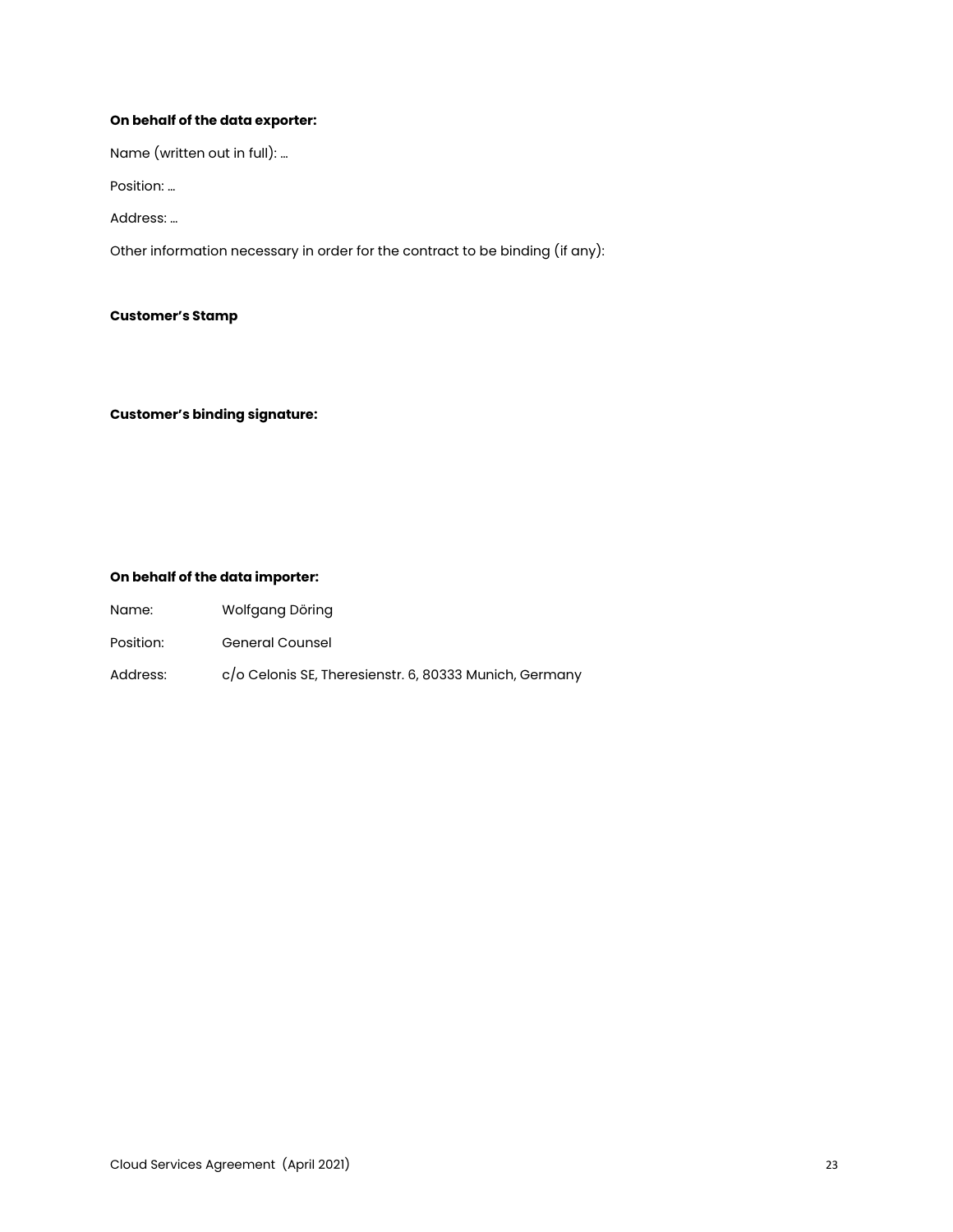#### Appendix 1

#### to the Standard Contractual Clauses

This Appendix forms part of the Clauses and must be completed and signed by the parties

The Member States may complete or specify, according to their national procedures, any additional necessary information to be contained in this Appendix

#### Data exporter

The data exporter is (please specify briefly Your activities relevant to the transfer):

… …

#### Data importer

The data importer is acting as a subprocessor of Celonis SE or one of its affiliated legal entities (each the "Celonis Contracting Entity"), which is providing the data exporter with a cloud software solution in the field of process mining.

In this respect, the data importer's personnel will operate the cloud infrastructure remotely in particular to cover 24/7 operations, handle support questions of employees of data exporter on behalf of the respective Celonis Contracting Entity and insofar may have access to personal data related to the data importer's instance of the cloud services and create and process support ticket data. Where explicitly requested by data exporter's personnel, data importer may "shadow" users and therefore see contents of the data exporter's analysed source system data.

### Data subjects

The personal data transferred concern the following categories of data subjects (please specify):

Employees of the data exporter, customers or suppliers of data exporter. Further data subjects or categories of subjects may be agreed by the parties.

### Categories of data

The personal data transferred concern the following categories of data (please specify):

Name, user name /ID, log and protocol data, business contact information such as telephone and e-mail and address data.

### Special categories of data (if appropriate)

The personal data transferred concern the following special categories of data (please specify):

Not applicable

### Processing operations

The personal data transferred will be subject to the following basic processing activities (please specify):

Cloud Services Agreement (April 2021) 24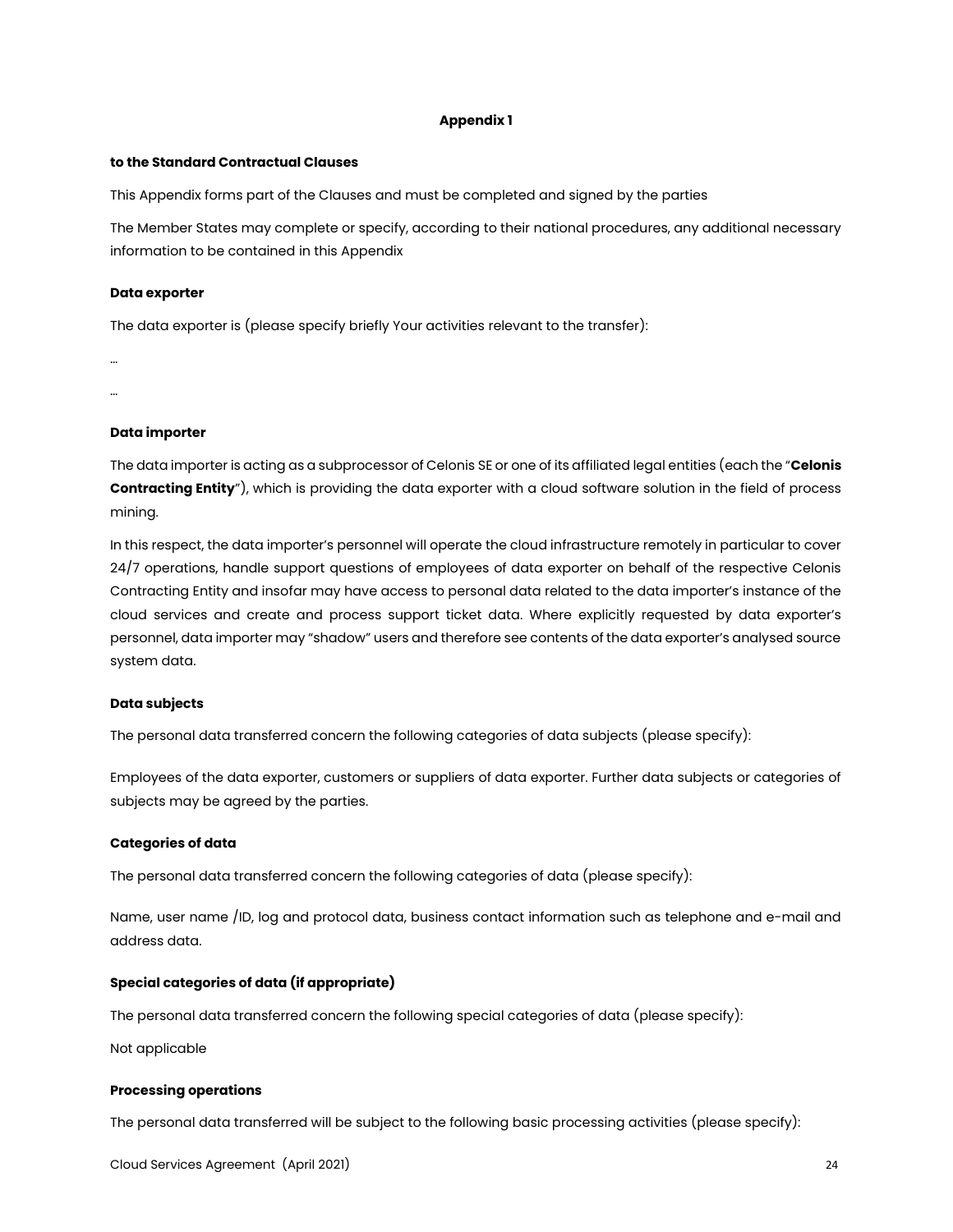Provision of support services, ticketing of support requests, "shadowing" of users upon their explicit request, administration services related to cloud service hosting and operation

DATA EXPORTER

Name: …

Authorised Signature …

DATA IMPORTER

Name: Wolfgang Döring

Authorised Signature: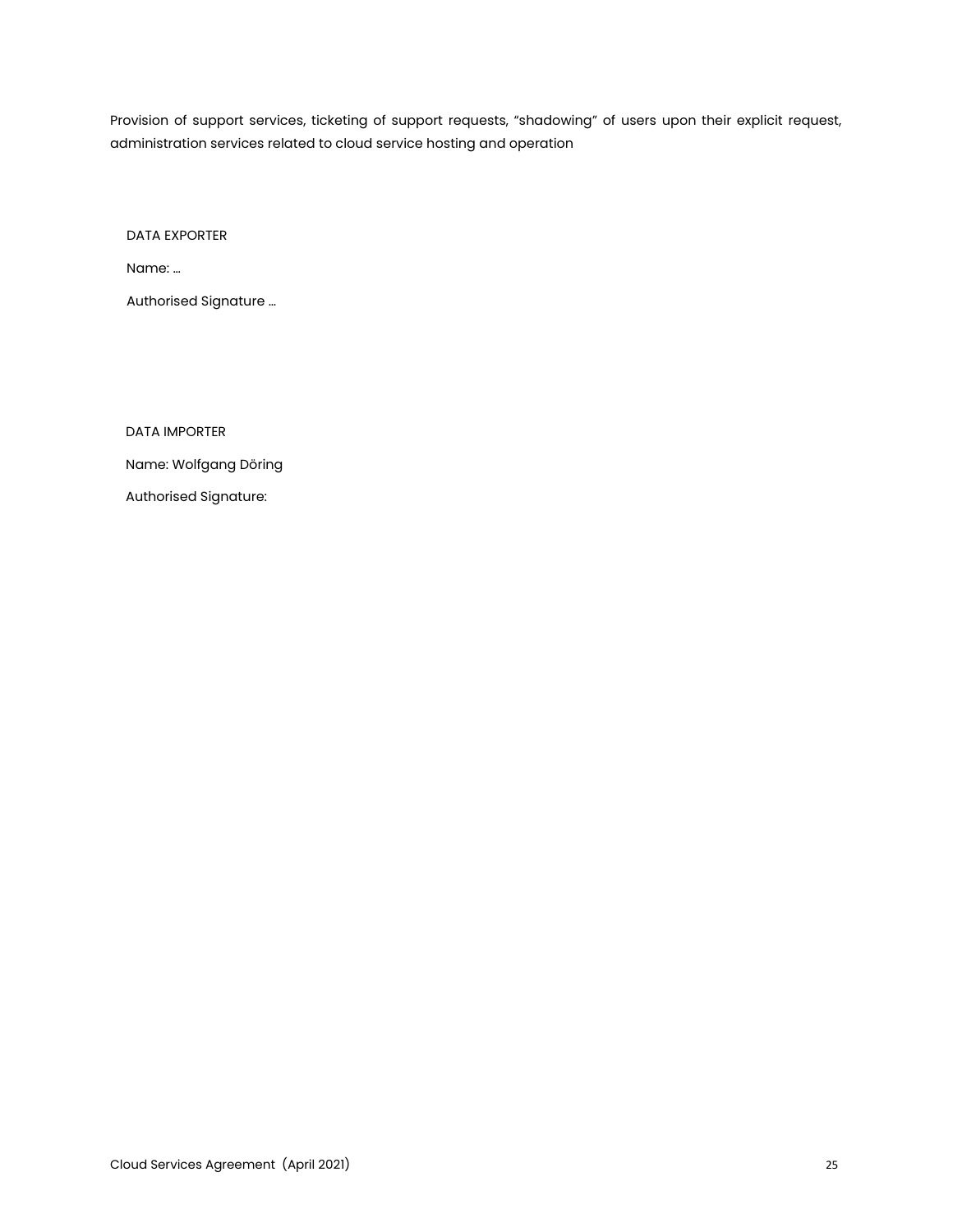#### Appendix 2 - to the Standard Contractual Clauses

This Appendix forms part of the Clauses and must be completed and signed by the parties.

# Description of the technical and organisational security measures implemented by the data importer in accordance with Clauses 4(d) and 5(c):

- 1. Confidentiality
- 1.1 Entry control
- ☒ Locked building
- ☒ Locked offices
- ☒ Mechanical security locking system
- ☒ Documented key issuance
- ☒ Secure areas only accessible for employees with Key Card
- ☒ Locked server rooms with entry control
- ☒ Locked server cabinets
- ☒ Electronic entry control
- ☒ Daily security service for offices and building
- ☒ Monitoring of all visitors during their stay in the office
- 1.2. Access control
- ☒ Personalized user
- ☒ Password convention with a complex password and a minimum number of characters
- ☒ Central authentication with a user name and password
- ☒ Access blocked after too many incorrect password entries
- ☒ Encrypted notebooks
- ☒ A secure line connection for external access
- ☒ Use of an up-to-date firewall
- 1.3 Usage control
- ☒ Role-based authorization process
- ☒ Application-specific authentication with user name and password
- ☒ Logging user usage
- ☒ Encryption of mobile data media
- ☒ Allocation of authorizations only after approval by the data owner
- ☒ Protected storage of data media
- ☒ Destruction of paper documents in compliance with data protection law
- ☒ Administrative users are kept to a minimum and documented.
- 1.4 Pseudonymization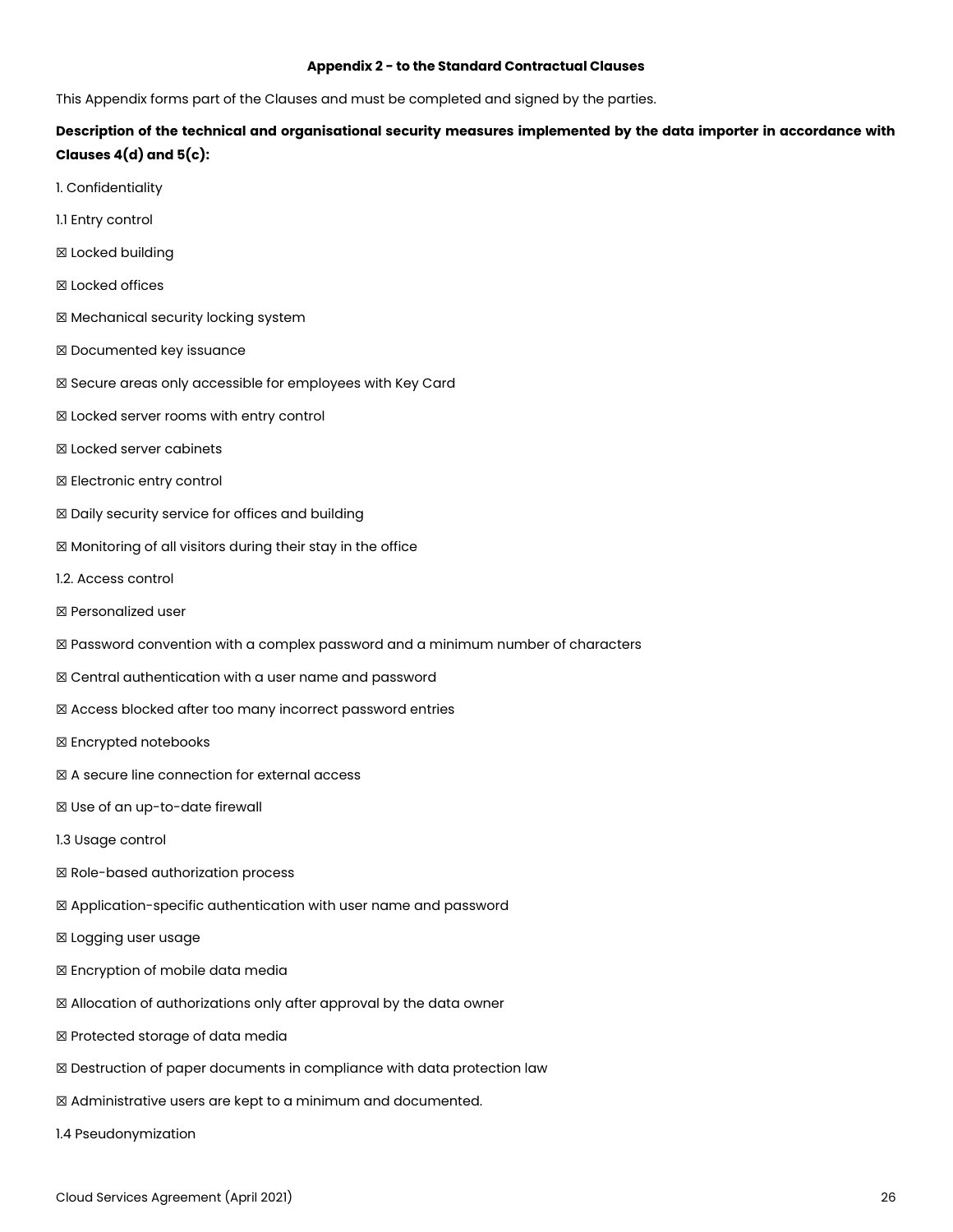☒ Pseudonymization takes place immediately upon request by the client.

1.5 Separation control

☒ Client separation within the data processing system

☒ Separation of productive and test systems

2. Integrity

2.1 Transmission control

☒ VPN connections

☒ The use of private storage media is prohibited

☒ Special protection when physically transporting data media

2.2 Input control

☒ Traceability when assigning, changing and deleting user authorizations

2.3 Contractual order control

☒ Documentation of processing activities

☒ Careful selection of processors

☒ No use of processors who have not entered into agreement pursuant to Article 28 GDPR

☒ Written agreement with the processor on the data protection minimum standard

☒ Appropriate monitoring of the processor

☒ Assuring compliant destruction or return of the data upon completion of the assignment

3. Availability and reliability

☒ Routine documented patch management for end servers

☒ Routine documented patch management for end devices

☒ Downloading security-critical patches within 72 hours

☒ Data storage on storage system

☒ Uninterrupted power supply

☒ Early fire detection

4. Procedure for routine review, assessment, and evaluation

☒ Appointment of a data protection officer

☒ Routine documented training of employees involved in data processing

☒ Routine auditing of the procedures

☒ Routine review of the latest technical standards pursuant to Article 32 GDPR

DATA EXPORTER

Name: …